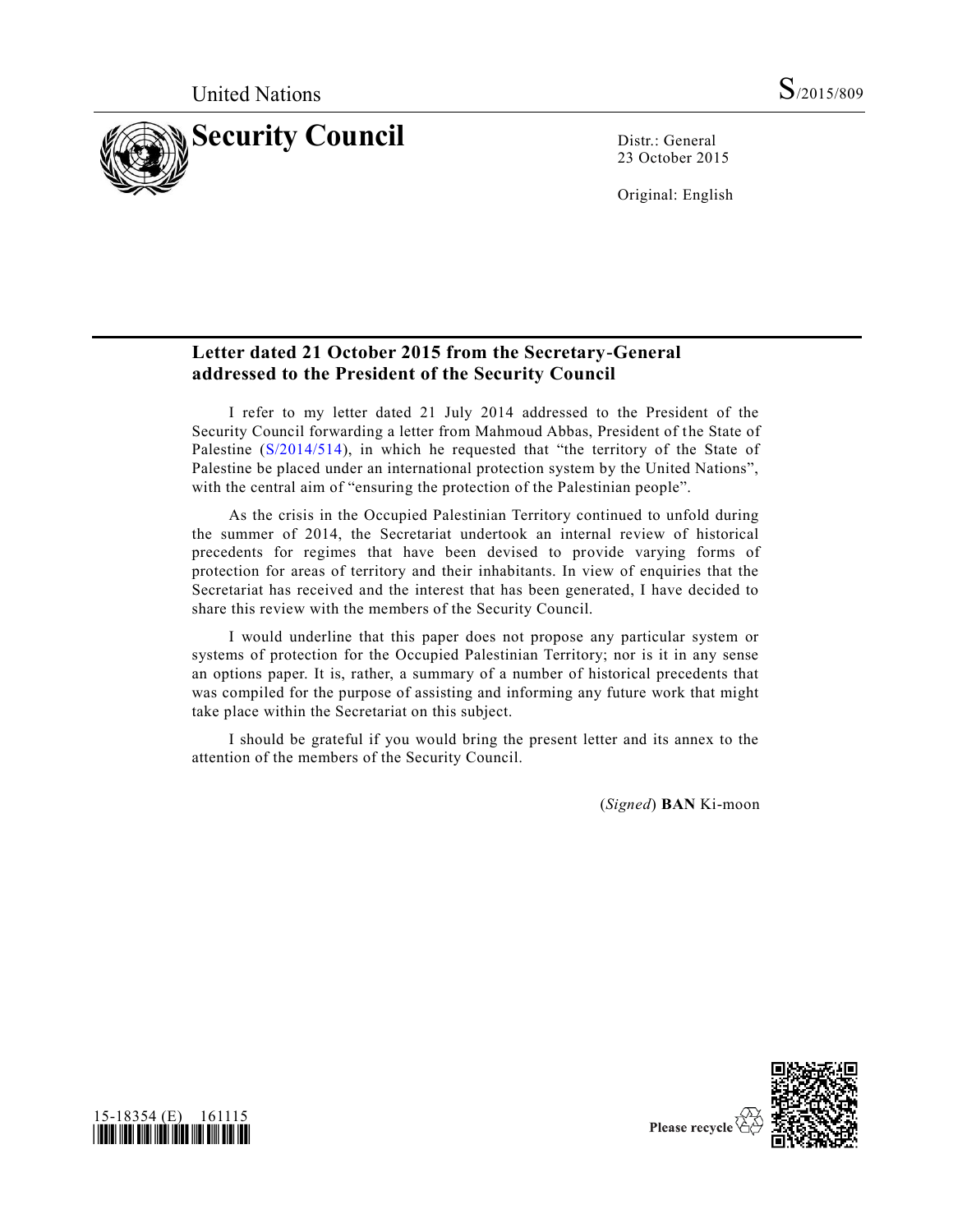# **Annex**

# **Administration of territory by the League of Nations and the United Nations**

# **I. Saar Basin (1920-1935)**

## **Brief chronology of events**

1. After the First World War, the government of the territory of the Saar Basin was "entrusted" to a Governing Commission representing the League of Nations (Treaty of Peace between the Allied and Associated Powers and Germany (Treaty of Versailles), part III, section IV, annex, para. 16), to "assure the rights and welfare of the population and to guarantee to France complete freedom in working the mines [in the Saar Basin]" (ibid., article 46). It is noted that, by article 45 of the Treaty of Versailles, France was given "full and absolute possession" of the coal-mines in the Saar Basin as part of the compensation.

2. The inhabitants of the Saar Basin were entitled to a plebiscite after 15 years from the entry into force of the Treaty of Versailles "to indicate the sovereignty under which they desire to be placed" (Treaty of Versailles, article 49). On 11 December 1934, the Council of the League adopted a resolution by which it decided "[t]he international force consisting of contingents provided by the Governments of the United Kingdom, Italy, the Netherlands and Sweden is placed at the disposal of the Governing Commission" for the purpose of the maintenance of order before, during and after the plebiscite.

3. The plebiscite was held on 13 January 1935, and an overwhelming majority of the inhabitants chose a union with Germany. Pursuant to paragraph 35 of the abovementioned annex, the Council of the League, on 17 January 1935, decided "in favour of union with Germany of the whole of the Territory of the Saar Basin" and fixed 1 March 1935 as the date for the re-establishment of Germany in the government of the Territory in the Saar Basin.

## **Legal basis**

4. The following instruments provided a legal basis for the League's role in the Saar Basin:

- (1) 1919 Treaty of Versailles (part III, section IV, annex, chapters II and III);
- (2) Council of the League of Nations resolution of 4 June 1934 on plebiscite tribunals;
- (3) Council of the League of Nations resolution of 11 December 1934 on an international force.

## **Structure**

- 5. The following entities were set up by the Treaty of Versailles and the League:
	- (1) Governing Commission and its administration, composed of:

(i) Five members, including a Chairman who acted as the executive of the Commission, chosen by the Council of the League of Nations (annex, paras. 17 and 18);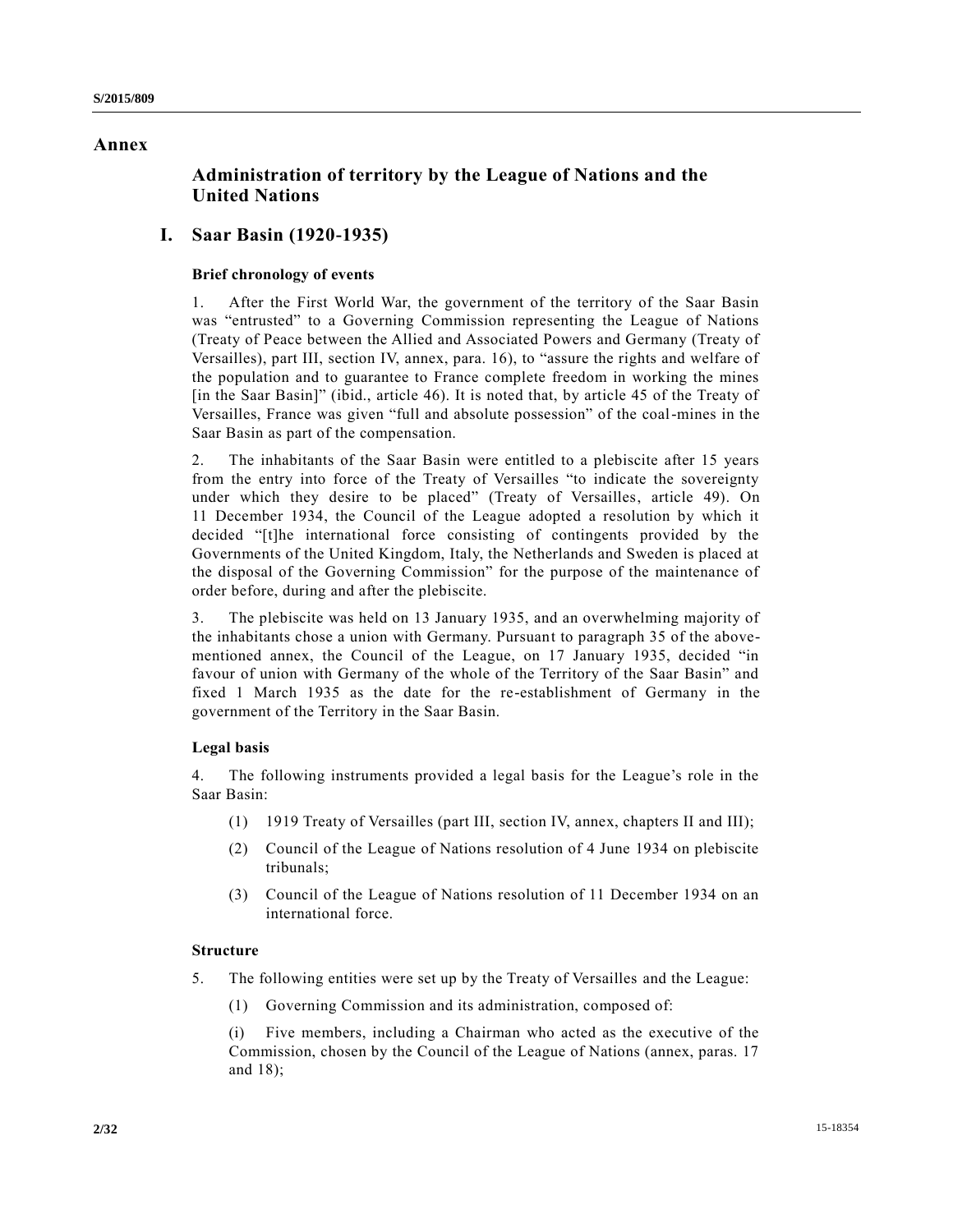(ii) Officials provided by the German Empire, Prussia and Bavaria (annex, para. 19);

- (iii) Local gendarmerie (annex, para. 30);
- (2) Plebiscite tribunals (1934-1936) composed of:

(i) Supreme Plebiscite Tribunal, with a President, Vice-President and six judges;

- (ii) Eight district Tribunals, each with a single judge;
- (3) International Force (1934-1935) composed of:
- (i) Commander-in-Chief;

(ii) Troops from Italy  $(1,300)$ , the Netherlands  $(250)$ , Sweden  $(250)$  and the United Kingdom (1,500).

#### **The role of the League of Nations**

6. The following tasks were given to each entity:

- (1) Governing Commission:
- (i) Assume all powers of the previous Government in the Saar Basin;
- (ii) Modify existing laws and regulations;
- (iii) Set up a civil and criminal appeals court;
- (iv) Levy taxes;
- (2) Plebiscite tribunals: jurisdiction in cases relating to the plebiscite, including validity of the voting and criminal offences related to the plebiscite;
- (3) International Force: maintain order before, during and after the plebiscite.

## **References**

1. Treaty of Peace between the Allied and Associated Powers and Germany (Treaty of Versailles), 28 July 1919, 225 CTS 188.

2. Council of the League of Nations resolution of 13 February 1920 on the appointment of members of the Governing Commission and directions for the Governing Commission, League of Nations, *Official Journal* (1920), p. 49.

3. Council of the League of Nations resolution of 17 January 1935 on the re-establishment of Germany in the government of the Saar Basin, League of Nations, *Official Journal* (1935), p. 137.

4. Council of the League of Nations resolution of 4 June 1934 on plebiscite tribunals, League of Nations, *Official Journal* (1934), p. 649.

5. Council of the League of Nations resolution of 11 December 1934 on an international force, League of Nations, *Official Journal* (1934), p. 1762.

6. Third Regular Periodic Report of the Saar Basin Governing Commission, 1 June 1920, League of Nations, *Official Journal* (1920), p. 276 (p. 279, on the composition of officials of the government of the Saar Basin).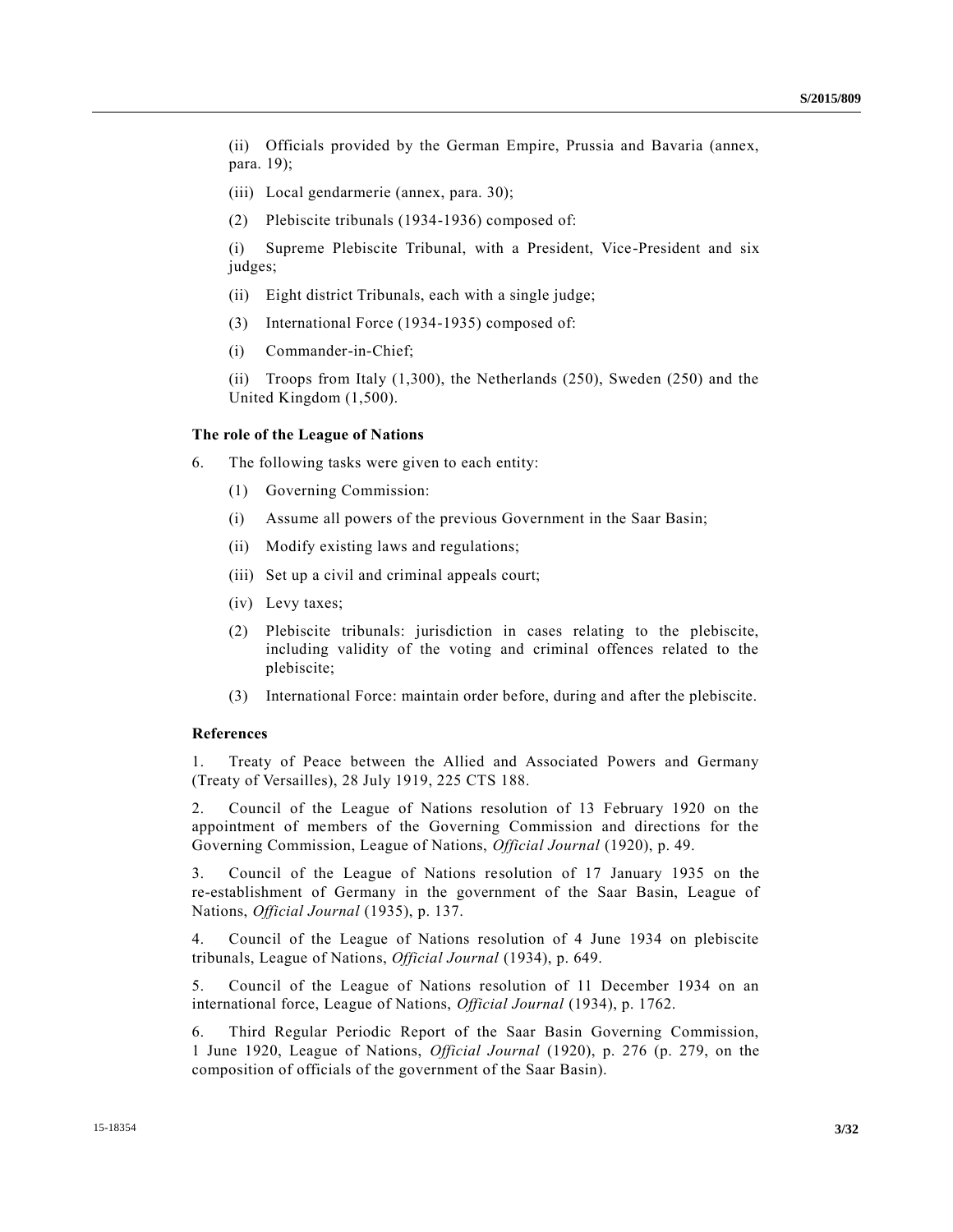7. Telegram from the Chairman of the Committee of the Council of the League of Nations to the Governments of the United Kingdom, Italy, the Netherlands and Sweden on the composition of the International Force, League of Nations, *Official Journal* (1934), p. 1840.

# **II. Free City of Danzig (1920-1939)**

# **Brief chronology of events**

1. After the First World War, Poland was once again recognized as a State, as confirmed in article 87 of the Treaty of Versailles. To prevent the incorporation of Danzig, whose inhabitants were predominantly German, into Poland but at the same time to guarantee Poland's access to the Baltic Sea, it was decided that the town of Danzig should be established as a Free City to be "placed under the protection of the League of Nations", pursuant to article 102 of the Treaty of Versailles.

2. Article 103 of the Treaty of Versailles provided that a High Commissioner should be appointed by the League of Nations to represent the League at Danzig. Pursuant to article 104 of the Treaty of Versailles, a Convention between Poland and the Free City of Danzig was concluded on 9 November 1920 to define the rights and obligations of the two parties. The regime of the Free City effectively ceased with the occupation of Poland, including Danzig, by Germany in 1939.

# **Legal basis**

3. The following instruments provided a legal basis for the League's role in Danzig:

- (1) 1919 Treaty of Versailles (articles 102 and 103);
- (2) 1920 Convention between Poland and the Free City of Danzig;
- (3) Council of the League of Nations resolution of 13 February 1920 on the appointment and duties of the High Commissioner.

## **Structure**

- 4. Governance in Danzig was generally organized as follows:
	- (1) Government of the Free City of Danzig, in charge of the administration of Danzig;
	- (2) Government of Poland, vested with certain rights under the 1920 Convention, including conduct of the foreign relations of the Free City and application of the Polish customs legislation and tariff;
	- (3) High Commissioner, appointed by the Council of the League of Nations, representing the League at Danzig (Treaty of Versailles, article 103) and the Principal Allied and Associated Powers (ibid., article 102);
	- (4) Commission of three members, appointed by the Principal Allied and Associated Powers to delimit the frontier of Danzig (Treaty of Versailles, article 101).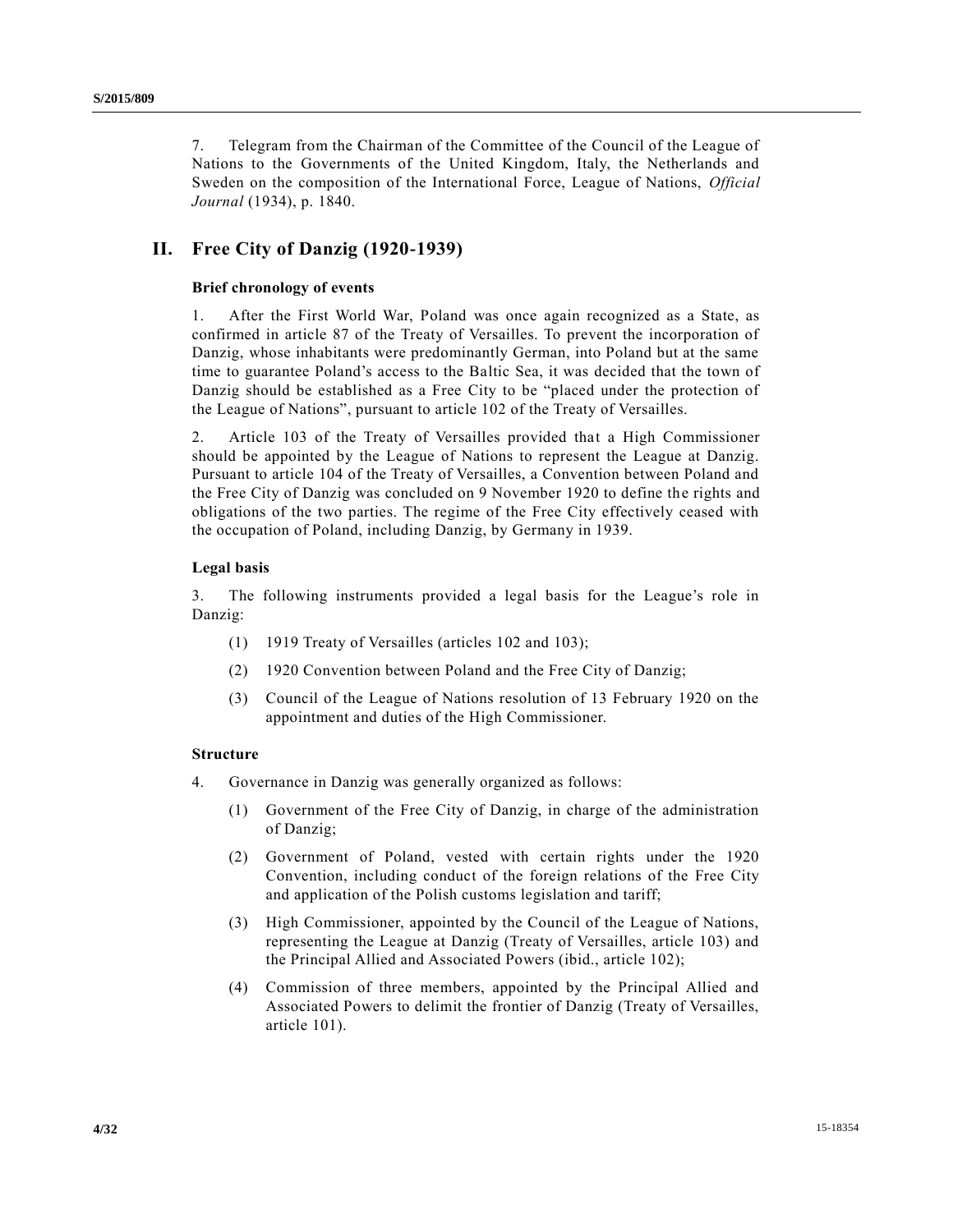### **Role of the League of Nations**

- 5. The High Commissioner had limited powers:
	- (1) Deal, in the first instance, with any differences arising between Poland and Danzig with respect to the Treaty of Versailles or any other arrangements or agreements (Treaty of Versailles, article 103);
	- (2) Decide upon any differences between the two parties with respect to the 1920 Convention (1920 Convention, article 39);
	- (3) Agree with the duly appointed representatives of the Free City on its constitution (Treaty of Versailles, article 103);
	- (4) May veto any treaty or international agreement that applies to Danzig and to be concluded by Poland in respect of Danzig (1920 Convention, article 6);
	- (5) Report to the Council of the League of Nations.

6. In addition, the League of Nations was to protect the constitution of the Free City by ensuring an orderly, peaceful and stable government at Danzig, protecting it from outside aggression and ensuring that no fundamental change was made in regard to the 1920 Convention or the constitution of the Free City without the consent of the League.

7. The Deputy Secretary-General of the League of Nations noted that, "[i]n Danzig the High Commissioner was indeed an international official, responsible to an international organ; but he possessed no single attribute of government". He was not in any way Head of State or Government. The Government of the Free City of Danzig carried out governmental functions, with the Government of Poland carrying out certain functions stipulated in the 1920 Convention, such as foreign relations and customs.

#### **References**

1. Treaty of Peace between the Allied and Associated Powers and Germany (Treaty of Versailles), 28 July 1919, 225 CTS 188.

2. Convention between Poland and the Free City of Danzig, 9 November 1920, League of Nations, *Treaty Series*, vol. 6, p. 190.

3. Council of the League of Nations resolution of 13 February 1920 on the appointment of the High Commissioner and the attached memorandum, League of Nations, *Official Journal* (1920), p. 53.

4. Free City of Danzig and International Labour Organization, Advisory Opinion of 26 August 1930, *Permanent Court of International Justice, Reports 1930*, Series B, No. 18, p. 3.

5. Francis Walters, *A History of the League of Nations* (Greenwood Press, 1952) (p. 90, on the nature of the High Commissioner).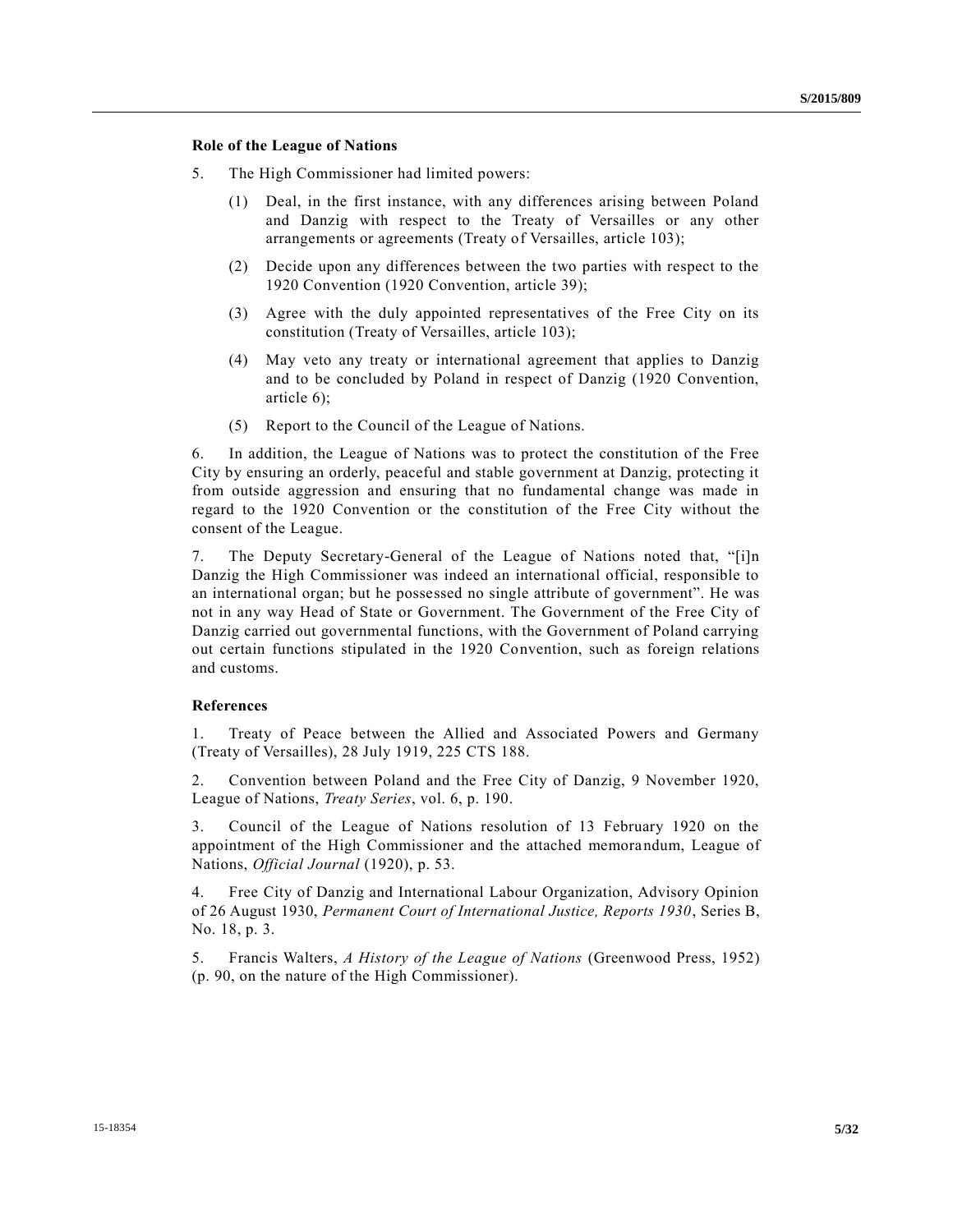# **III. Leticia (1932-1933)**

### **Brief chronology of events**

1. On the night of 31 August and 1 September 1932, a group of armed Peruvian individuals occupied the Colombian river port of Leticia at the border with Peru, allegedly due to resentment towards the increasing development along the Amazon River by Colombia. By 6 January 1933, the Peruvian Army had also entered Leticia and occupied it. Hostilities took place between the armed forces of Peru and Colombia in February 1933, but Leticia remained under the control of the armed forces of Peru.

2. On 17 February 1933, Colombia requested the Secretary-General to summon a meeting of the Council of the League of Nations to examine the situation between Colombia and Peru. On 1 March 1933, the Council recommended to the parties the establishment of a League Commission to administer Leticia and international forces to maintain order as an interim measure pending a settlement. This recommendation was accepted by Colombia but rejected by Peru.

3. Subsequently, by an agreement concluded on 25 May 1933, Colombia and Peru agreed to the establishment of a League Commission for Leticia, which would take charge of the administration of the territory, and military forces established by the League Commission to maintain order in Leticia for a period not exceeding one year. The League Commission was constituted on 19 June 1933 and terminated on 19 June 1934, when the administration of Leticia was formally handed over to Colombia.

### **Legal basis**

4. The 1933 Agreement between Colombia and Peru provided a legal basis for the League Commission's role in Leticia.

# **Structure**

- 5. The League Commission for Leticia was organized as follows:
	- (1) Three Commissioners, appointed by the Advisory Committee, each in charge of the maintenance of order, public works and public health or claims made by the inhabitants;
	- (2) One Secretary;
	- (3) Staff (48 persons from Brazil, Colombia, Peru and Spain);
	- (4) International forces formed by the League Commission and provided by Colombia (initially 50 troops, subsequently increased to 150).

6. The Advisory Committee was composed of members from China, Czechoslovakia, France, Germany, Guatemala, the Irish Free State, Italy, Mexico, Norway, Panama, Poland, Spain and the United Kingdom.

#### **Role of the League of Nations**

- 7. The League Commission had the following roles:
	- (1) To administer the territory of Leticia on behalf of Colombia for a period not exceeding one year;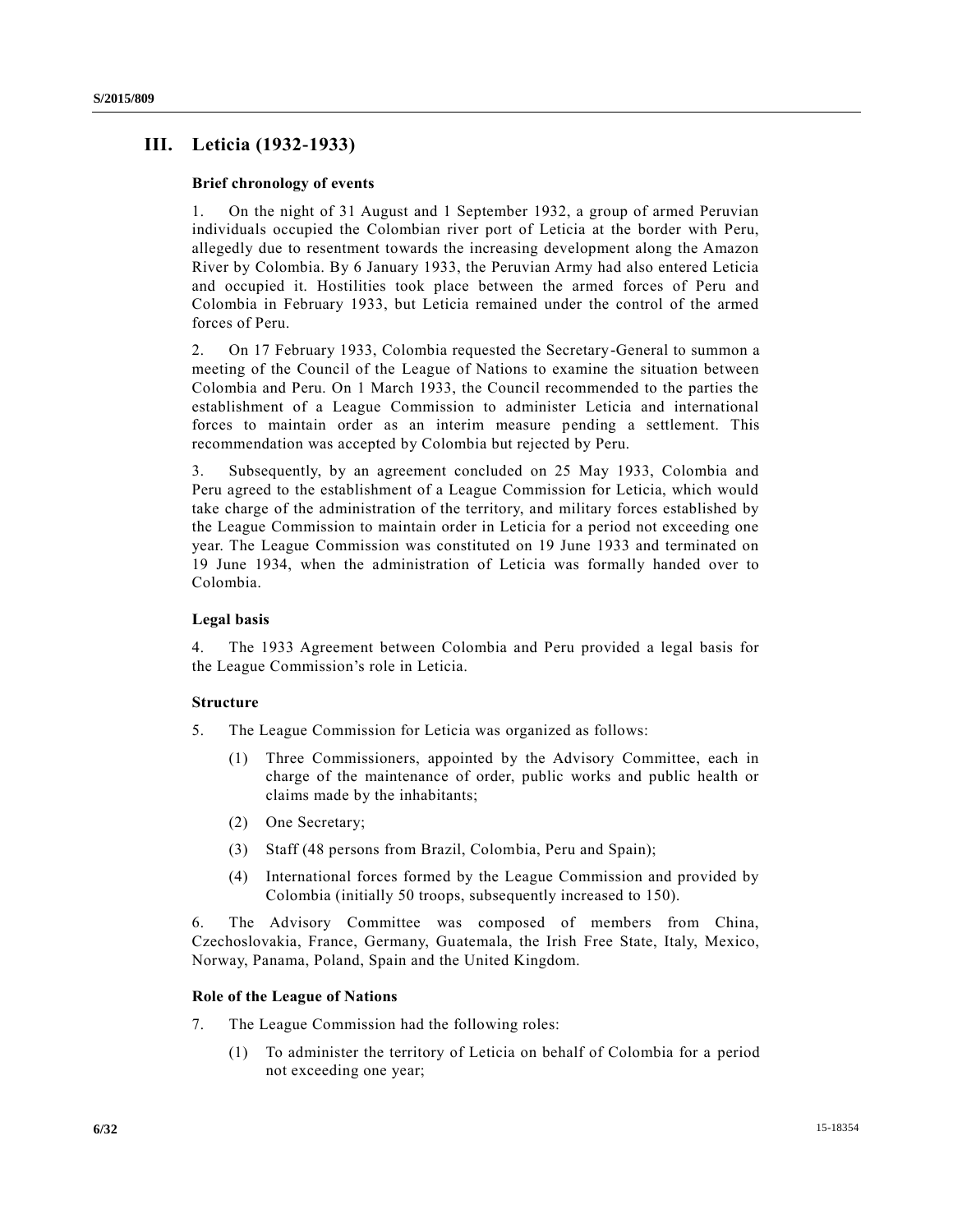- (2) To issue regulations necessary for the administration of Leticia, such as those concerning entry into, exit from and settlement in Leticia and the use of arms;
- (3) To restore infrastructure;
- (4) To settle claims with respect to damages done to property on 1 September 1932;
- (5) To raise a white square flag with the following inscription in dark blue: "League of Nations Leticia Commission".

8. The international forces were mandated to maintain order in the territory of Leticia, mainly as a police force.

9. The Advisory Committee received reports from the League Commission and assisted the Council of the League of Nations with its work on the situation between Colombia and Peru.

10. The Council had the power to take decisions on any matters relating to the League Commission.

#### **References**

1. Treaty regarding frontiers and free inland navigation, 24 March 1922, League of Nations, *Treaty Series*, vol. LXXIV, No. 1726, p. 9.

2. Agreement between Colombia and Peru relating to the procedure for putting into effect the recommendations proposed by the Council of the League of Nations in the report which it adopted on March 18th, 1933, 25 May 1933, League of Nations, *Treaty Series*, vol. CXXXVIII, No. 3192, p. 251.

3. Record of the transfer of the territory of Leticia to the Colombian authorities by the Commission appointed by the League of Nations in accordance with the Agreement signed at Geneva on May 25th, 1933, by the representatives of the Republics of Colombia and of Peru and by the President of the Council of the League of Nations (19 June 1934), League of Nations, *Treaty Series*, vol. CLII, p. 314.

4. Report of the Council, provided for in article 15, paragraph 4, of the Covenant, League of Nations, *Official Journal* (1933), p. 598.

5. Council of the League of Nations resolution of 18 March 1933 adopting the above-mentioned report, League of Nations, *Official Journal* (1933), p. 523.

6. Council of the League of Nations resolution of 18 March 1933 establishing an advisory committee on the situation between Colombia and Peru, League of Nations, *Official Journal* (1933), No. 3253, p. 525.

7. Council of the League of Nations resolution of 25 May 1933 authorizing the appointment of the members of the Commission in Leticia, League of Nations, *Official Journal* (1933), p. 952.

8. First report by the Commission for the administration of the territory of Leticia, 3 September 1933, League of Nations, *Official Journal* (1934), p. 21.

9. Second report from the Commission for administering the territory of Leticia, 15 February 1934, League of Nations, *Official Journal* (1934), p. 911.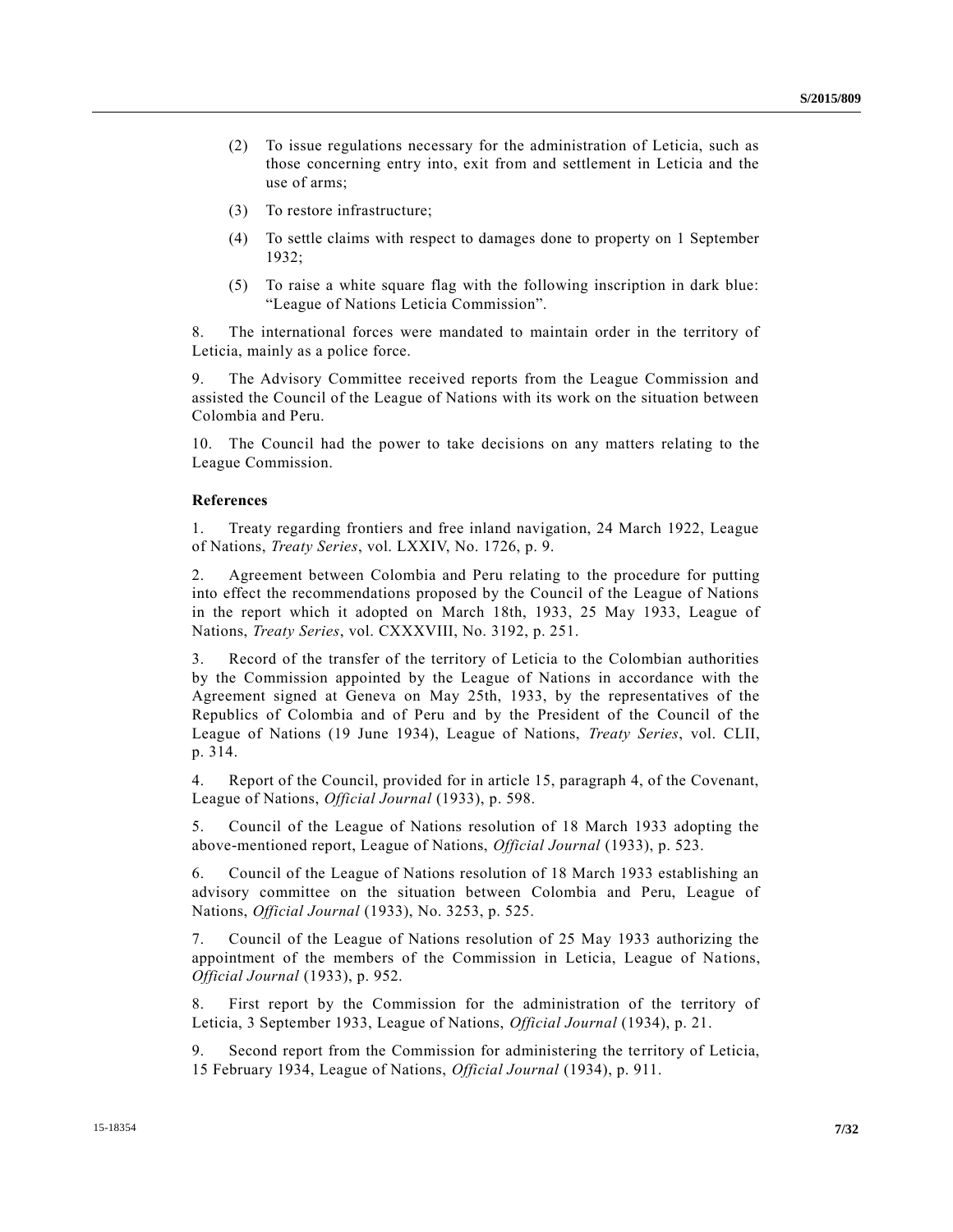10. Third report by the Commission for administering the territory of Leticia, 30 April 1934, League of Nations, *Official Journal* (1934), p. 925.

11. Final report of the Commission for administering the territory of Leticia, 19 June 1934, League of Nations, *Official Journal* (1934), p. 939.

# **IV. Sanjak of Alexandretta (Hatay) (1937-1939)**

### **Brief chronology of events**

1. In 1922, the mandate for Syria and Lebanon was conferred upon France. Further to agreements between France and Turkey, a system of local administration was established for the district of Alexandretta.

2. In 1936, France initiated steps with a view to the termination of the mandate for Syria. Turkey then submitted the question of the future status of the Sanjak of Alexandretta to the Council of the League of Nations. (As matters turned out, it was not until 1943 that the French mandate for Syria came to an end.) The Council appointed a committee of experts which drew up a draft statute and fundamental law for the Sanjak. These were approved by the Council on 29 May 1937. A series of related agreements between France and Turkey was signed the same day. The Statute of the Sanjak entered into force on 29 November 1937.

3. Elections were held in Alexandretta in 1938. In 1939, France and Turkey concluded an agreement by which the territory of the Sanjak of Alexandretta, now renamed Hatay, was incorporated into Turkey.

## **Legal basis**

4. The following instruments provided a legal basis for the League's role in Alexandretta:

- (1) Statute of the Sanjak and the Fundamental Law of the Sanjak;
- (2) Decision of the Council of the League of Nations approving the Statute and Fundamental Law;
- (3) Agreement of France and Turkey to accept the Council's decision.

## **Structure**

- 5. Governance in the Sanjak of Alexandretta was generally organized as follows:
	- (1) The Government of the Sanjak, in charge of the administration of Sanjak;
	- (2) Syria, responsible for the conduct of the foreign affairs of the Sanjak;
	- (3) A delegate of French nationality, appointed by the Council of the League of Nations;
	- (4) The Syrian and Sanjak Commissioners, to liaise between the two Governments;
	- (5) A Mixed Commission, to ensure unity in customs administration between Syria and the Sanjak.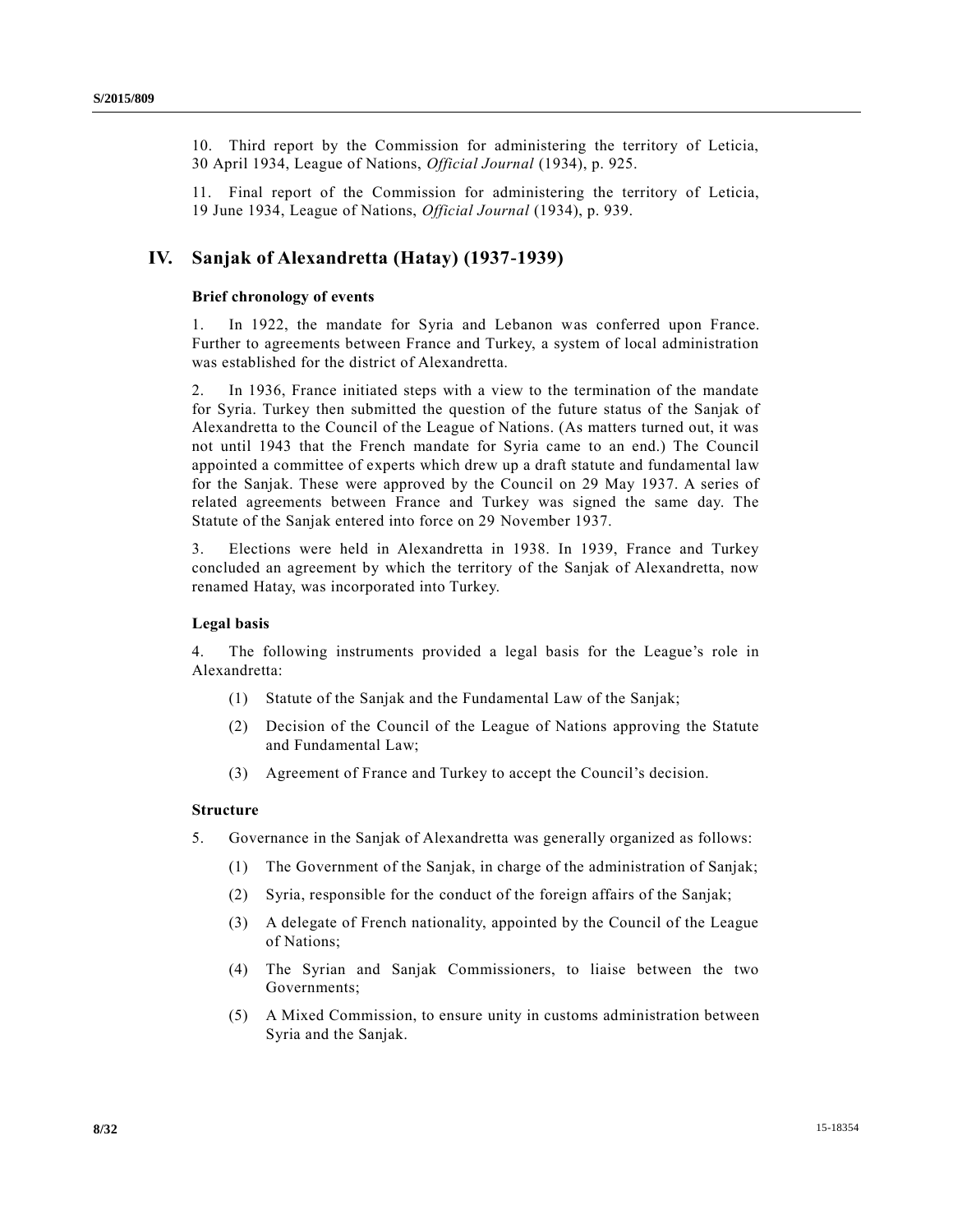6. While the mandate for Syria remained in place, France was to apply the Statute to the fullest extent compatible with the exercise of the mandate. The delegate would not be appointed until the mandate had expired.

#### **Role of the League of Nations**

- 7. The delegate of the Council of the League of Nations had limited powers:
	- (1) Assist the Syrian and Sanjak Commissioners in resolving treaty-making issues and, in the event of disagreement, refer the matter to the Council of the League of Nations for decision (Statute of the Sanjak, articles 17 and 18);
	- (2) Help the Mixed Commission reach agreement on customs administration matters where the Sanjak members contested the Commission's decision and, in the event of continued disagreement, refer the matter to the Council for final decision (ibid., article 37; see also article 43 on monetary issues);
	- (3) Temporarily suspend any legislative or administrative act contrary to the Statute or Fundamental Law and refer the matter to the Council for final decision (ibid., article 5);
	- (4) Inform the Council of any departure from the provisions of the Statute on the demilitarization of the Sanjak, so that the Council might give such instructions as it deemed proper (ibid., article 24);
	- (5) Supply the Council with information on the application of the Statute's provisions on minorities and transmit petitions from minorities to the Council (ibid., article 33).

8. The League of Nations had the following additional roles, acting through its Council:

- (1) Supervise observance of the Statute and Fundamental Law of the Sanjak (Statute of the Sanjak, article 3);
- (2) Guarantee the minorities provisions of the Statute, with the power to issue instructions in the event of threatened or actual breach (ibid., article 33);
- (3) Lift ceilings on the numbers of police and gendarmerie (ibid., article 23);
- (4) Issue recommendations to France and Turkey to ensure respect for its decisions (ibid., article 7);
- (5) Organize and supervise the first legislative elections (Fundamental Law of the Sanjak, article 15).

# **References**

1. Statute of the Sanjak, League of Nations, *Official Journal* (1937), p. 580.

2. Fundamental Law of the Sanjak, League of Nations, *Official Journal* (1937), p. 587.

3. Decision of the Council of the League of Nations approving the Statute and the Fundamental Law, League of Nations, *Official Journal* (1937), p. 333.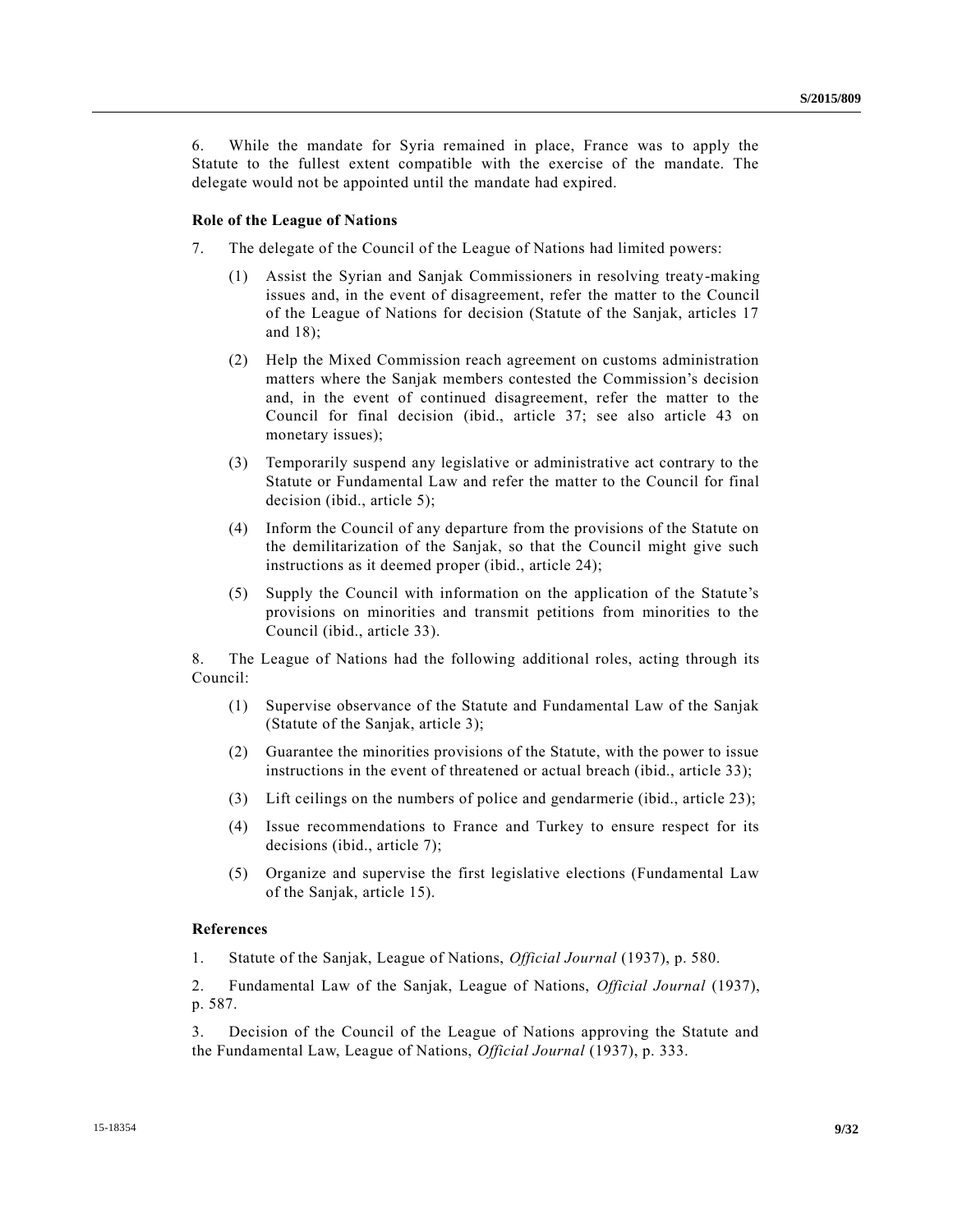4. Acceptance by France and Turkey of the Statute and Fundamental Law, loc. cit.

5. Treaty of Guarantee of the Territorial Integrity of the Sanjak, concluded between France and Turkey, League of Nations, *Official Journal* (1937), p. 838.

# **V. Free Territory of Trieste (1947)**

### **Brief chronology of events**

1. After the Second World War, the territory of Trieste and the area around it became contested between Italy and Yugoslavia.

2. The Council of Foreign Ministers composed of France, the United Kingdom, the United States of America and the Union of Soviet Socialist Republics, submitted to the Security Council a draft peace treaty between Italy and Yugoslavia, which suggested a Free Territory of Trieste whose independence and integrity were to be ensured by the Security Council.

3. The Security Council, by its resolution 16 (1947), approved the instrument for the provisional regime of the Free Territory of Trieste, the Permanent Statute for the Free Territory of Trieste, and the instrument for the Free Port of Trieste, all of which were contained in the annexes to the Peace Treaty, and accepted the responsibilities devolving upon it under these instruments.

4. The Peace Treaty entered into force on 15 September 1947, and terminated Italy's sovereignty over the Territory (article 21 (2)). The Security Council, however, never discharged its responsibilities under the Treaty with respect to the Territory due to its inability to appoint a Governor for the Territory. Instead, pursuant to the 1954 Memorandum of Understanding regarding the Free Territory of Trieste, Italy and Yugoslavia respectively installed civilian administration in the two zones in the Territory previously administered by the United Kingdom and the United States on the one hand, and by the Yugoslav Army on the other.

### **Legal basis**

5. The following instruments provided a legal basis for the role of the United Nations in Trieste:

- (1) 1947 Treaty of Peace with Italy (Arts. 4, 21 and 22; Annexes VI to VIII);
- (2) Security Council resolution 16 (1947).

# **Structure**

6. Pursuant to article 9 of the Permanent Statute, the Government of the Territory was to be composed of:

- (1) A Governor, appointed by the Security Council;
- (2) A Council of Government, formed by the popular Assembly;
- (3) A popular Assembly, elected by the people of the Territory;
- (4) A Judiciary, appointed by the Governor.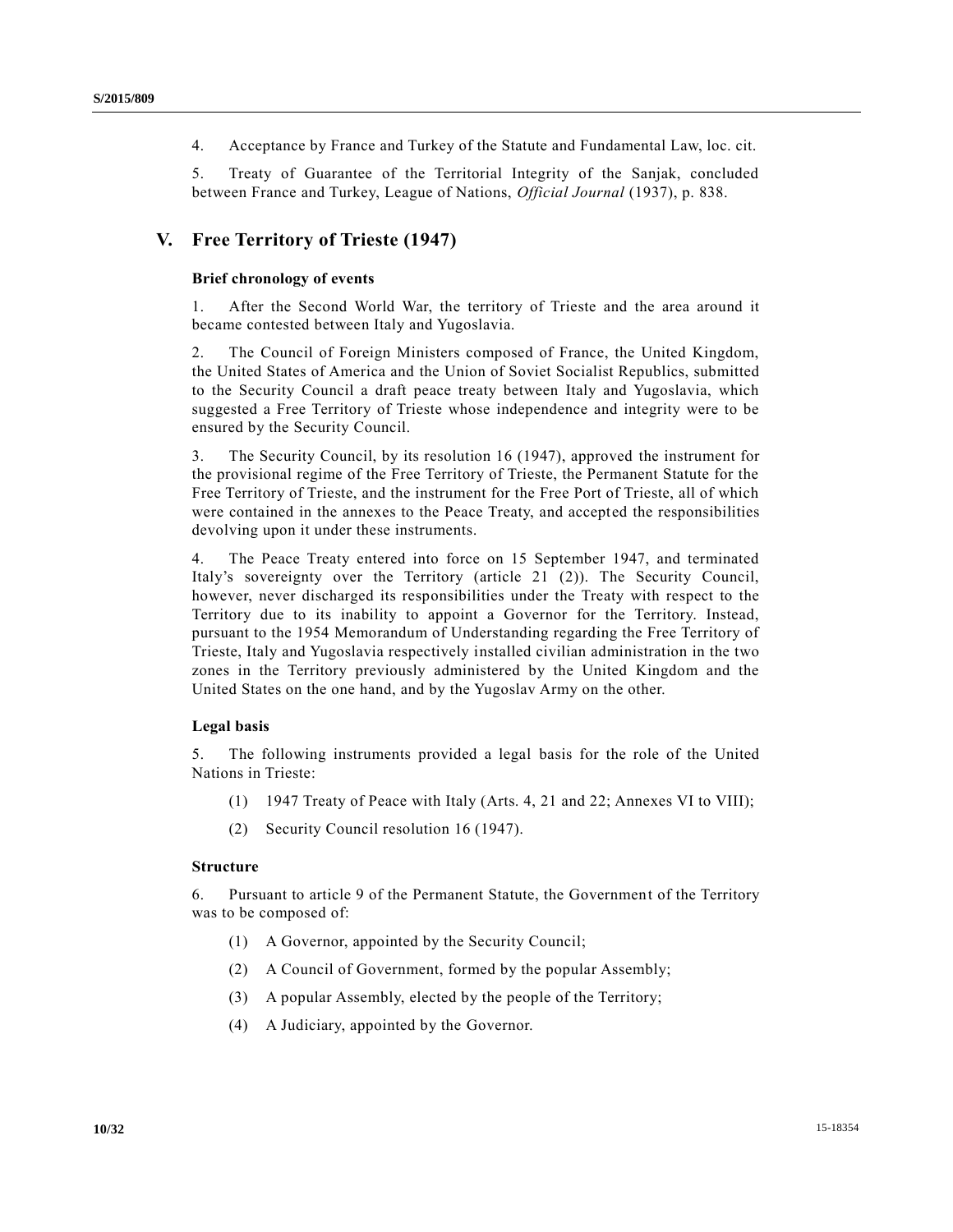# **Role of the United Nations**

- 7. The United Nations was given the following main tasks:
	- (1) Security Council: Ultimate responsibility to assure the integrity and independence of the Territory by ensuring the observance of the Permanent Statute and the maintenance of public order and security in the Territory (Peace Treaty, article 21 (1); Permanent Statute, article 2);
	- (2) Governor:

(i) Supervise the observance of the Permanent Statute (Permanent Statute, article 17);

(ii) Propose legislation and return legislation for further consideration (Permanent Statute, article 19);

(iii) Conduct foreign relations (Permanent Statute, article 24);

(iv) In exceptional cases, directly order and require the execution of appropriate measures (Permanent Statute, article 22).

# **References**

1. Draft peace treaty between Italy and Yugoslavia submitted by the Council of Foreign Ministers, composed of France, the United Kingdom, the United States and the Union of Soviet Socialist Republics, to the Security Council, [S/224/Rev.1,](http://undocs.org/S/224/Rev.1) annex.

2. Treaty of Peace with Italy, 10 February 1947, United Nations, *Treaty Series*, vol. 49, p. 126, containing the Permanent Statute of the Free Territory of Trieste (annex VI), the Instrument for the Provisional Regime of the Free Territory of Trieste (annex VII) and the Instrument for the Free Port of Trieste (annex VIII).

3. Memorandum of understanding between the Governments of Italy, the United Kingdom of Great Britain and Northern Ireland, the United States of America and Yugoslavia regarding the Free Territory of Trieste, 5 October 1954, United Nations, *Treaty Series*, vol. 235, No. 3297, p. 100.

4. Security Council resolution 16 (1947) of 10 January 1947.

# **VI. Palestine (1947)**

# **Brief chronology of events**

1. After the First World War, Palestine was placed under the administration (not sovereignty) of the United Kingdom pursuant to a mandate conferred on it by the Council of the League of Nations on 24 July 1922 and article 22 of the Covenant of the League of Nations.

2. After the establishment of the United Nations, in April 1947, the United Kingdom requested the Secretary-General to place the question of Palestine on the agenda of the General Assembly, a request which was subsequently approved by the Assembly. The General Assembly, by its resolution 106 (S-1) of 15 May 1947, then established a Special Committee to prepare a report on the question of Palestine.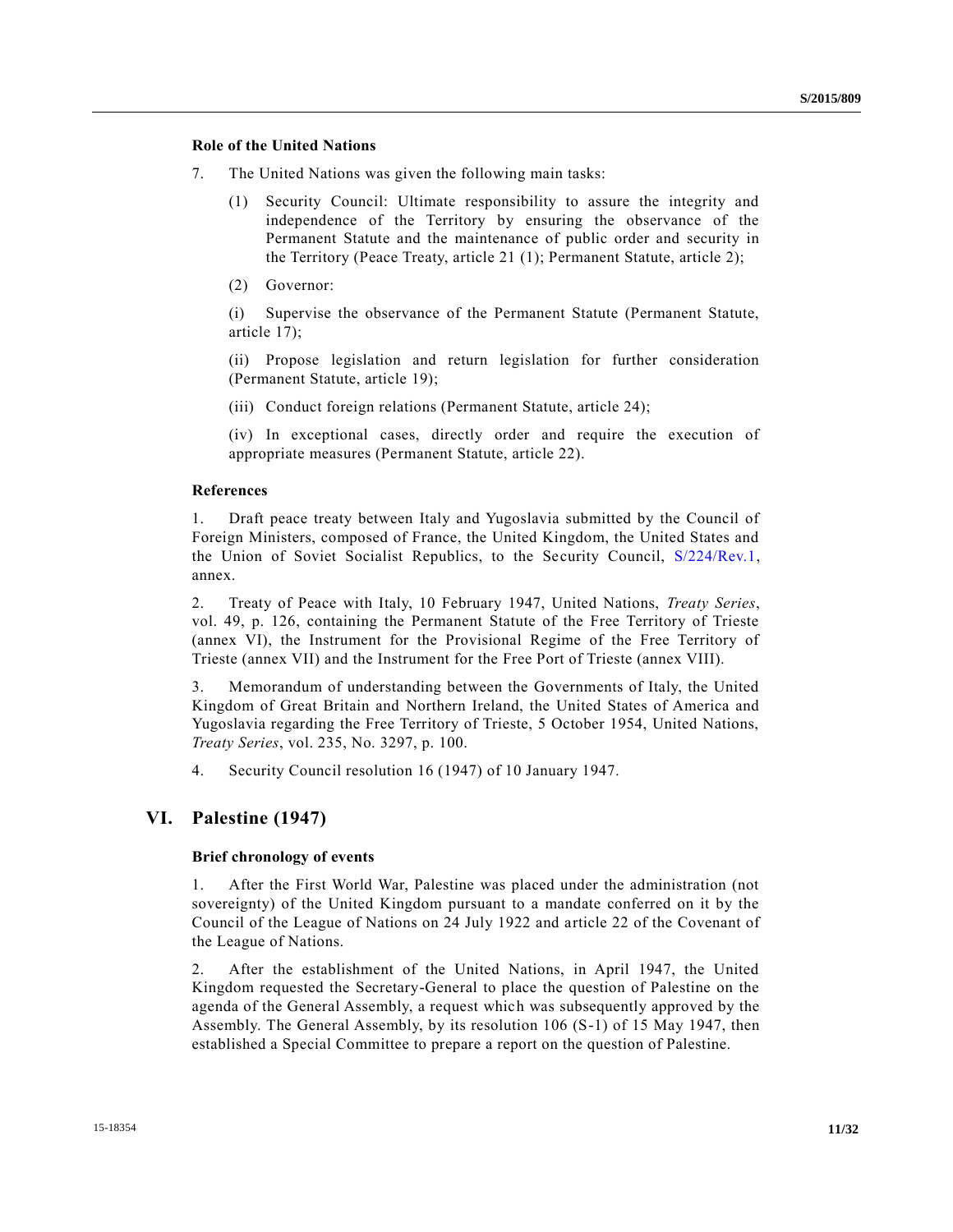3. Based on the report of the Special Committee, the General Assembly adopted resolution 181 (II) on 29 November 1947, recommending to the United Kingdom and all other Member States the implementation, with regard to the future government of Palestine, of the Plan of Partition with Economic Union as set out in the resolution.

4. Among other things, the Plan provided for a Commission, composed of five members, which would administer Palestine during the period between the withdrawal of the mandatory Power, the United Kingdom, and the independence of the Arab and Jewish States. The Commission was never established.

#### **Legal basis**

5. General Assembly resolution 181 (II).

### **Structure**

- 6. Governance of Palestine was to be generally organized as follows:
	- (1) A Commission, composed of one representative each from five Member States, elected by the General Assembly (Plan of Partition, part I, sect. B, para.  $1$ );
	- (2) Provisional Councils of Government, selected and established by the Commission;
	- (3) Armed militias, organized by the Provisional Councils of Government;
	- (4) Constituent Assemblies, elected by Palestinian citizens residing in the Arab and Jewish States and by Arabs and Jews residing in those States and intending to become citizens of those States.

## **Roles**

- 7. The following tasks were given to the above-mentioned entities:
	- (1) Commission:

(i) Progressively take over from the United Kingdom responsibility for all the functions of government;

(ii) Issue necessary regulations and take other measures as required;

(iii) Establish the frontiers of the Arab and Jewish States and the City of Jerusalem;

(iv) Establish a Provisional Council of Government, under its general direction, in each State;

- (v) Instruct the Provisional Councils to establish administrative organs;
- (vi) Exercise general political and military control over an armed militia;

(vii) Draft an undertaking concerning Economic Union and Transit dealing with matters such as a customs union, joint currency, operation of transportation and telecommunication;

(viii) Progressively transfer full responsibility for the administration to the Provisional Councils;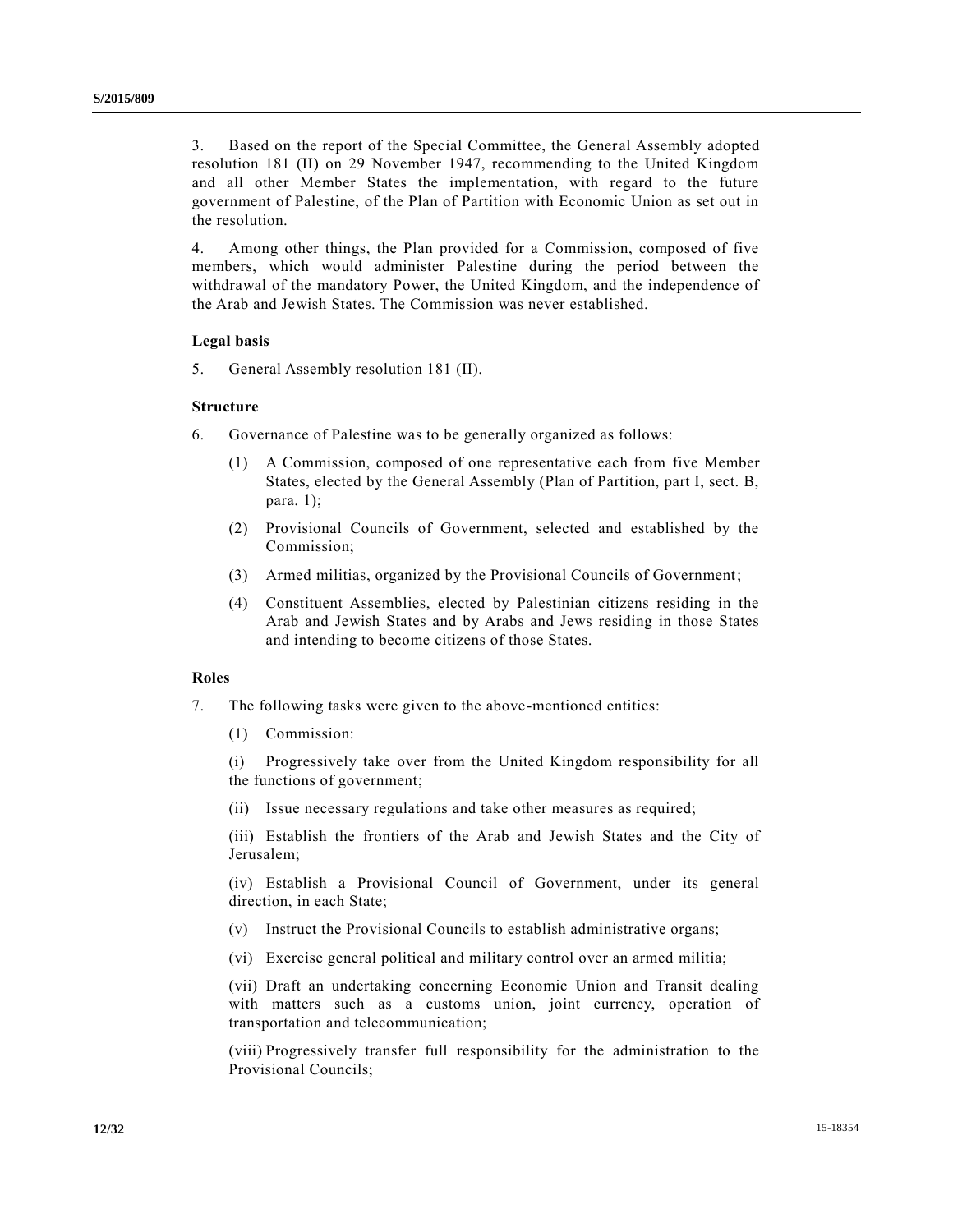- (2) Provisional Councils: acting under the Commission, they were to have full authority in the areas under their control, including the establishment of administrative organs and forming an armed militia;
- (3) Armed militias: they were to maintain internal order in the two States and to prevent frontier clashes;
- (4) Constituent Assemblies: these were to draft constitutions for the two States and choose provisional governments to succeed the Provisional Councils of Government;
- (5) The General Assembly was authorized to provide recommendations, and the Security Council to provide instructions, to the Commission.

### **References**

1. British Mandate for Palestine, 24 July 1922, League of Nations, *Official Journal* (1922), p. 1007.

2. General Assembly resolution 106 (S-1) of 15 May 1947 establishing a Special Committee to prepare a report on the question of Palestine.

3. General Assembly resolution 181 (III) of 29 November 1947 adopting the Plan of Partition with Economic Union which contains a section on steps preparatory to independence, including the establishment of the Commission (part I, sect. B).

4. Report of the United Nations Special Committee on Palestine, A/364 and Add.1-4.

# **VII. Jerusalem (1947)**

### **Brief chronology of events**

1. After the First World War, Palestine was placed under the administration (not sovereignty) of the United Kingdom pursuant to a mandate conferred on it by the Council of the League of Nations on 24 July 1922 and article 22 of the Covenant of the League.

2. After the establishment of the United Nations, in April 1947, the United Kingdom requested the Secretary-General to place the question of Palestine on the agenda of the General Assembly, a request which was subsequently approved by the Assembly. The General Assembly then established a Special Committee to prepare a report on the question of Palestine by its resolution 106 (S-1) of 15 May 1947. Based on the report of the Special Committee, the General Assembly adopted resolution 181 (II) on 29 November 1947, recommending to the United Kingdom and all other Member States the implementation, with regard to the future government of Palestine, of the Plan of Partition with Economic Union as set out in the resolution.

3. Among other things, the Plan provided for the establishment of the City of Jerusalem as a *corpus separatum*, under a special international regime to be administered by the United Nations and to be demilitarized and neutral, and whose territorial integrity and the special regime was to be assured by the United Nations. The regime, however, was never established.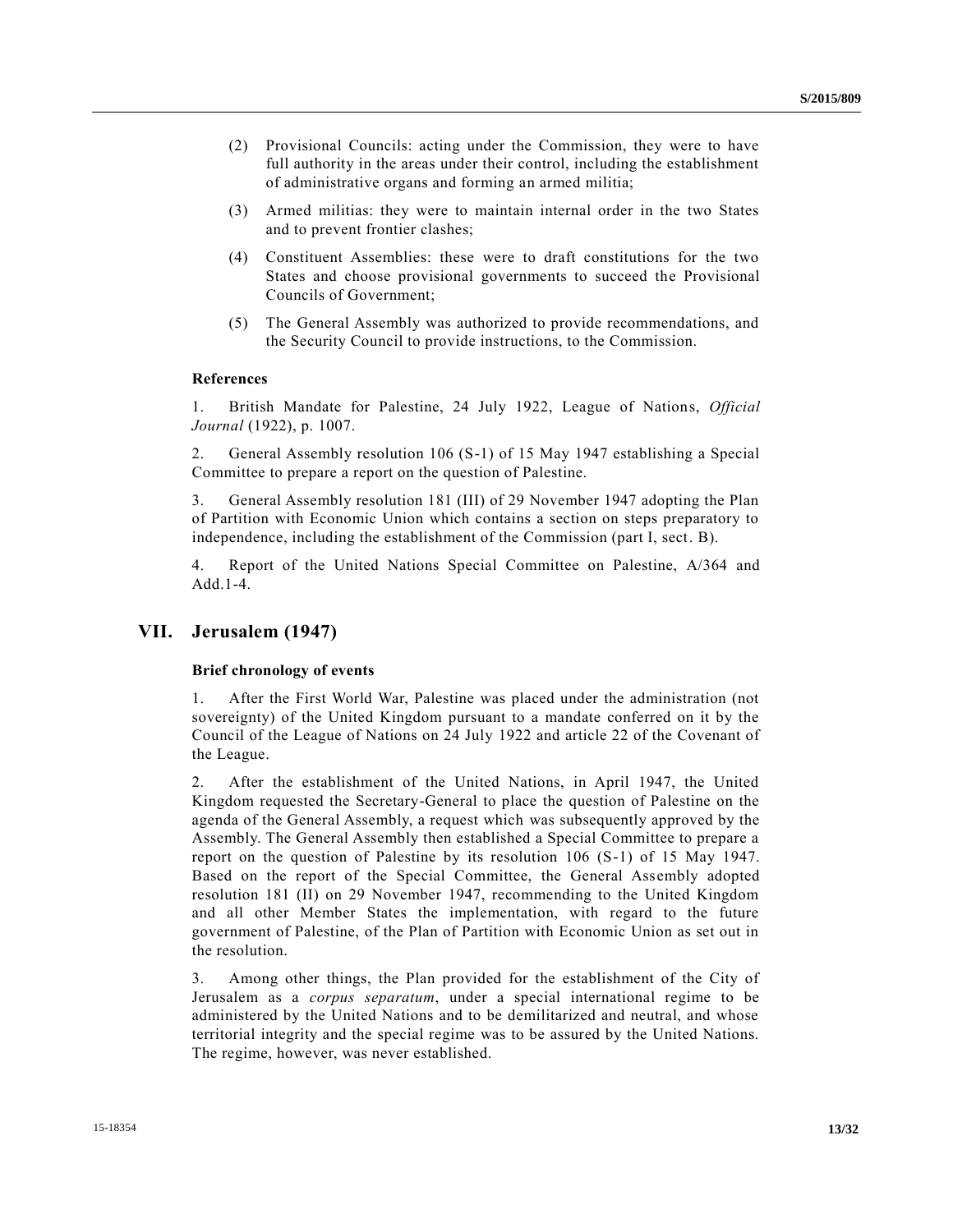# **Legal basis**

4. General Assembly resolution 181 (II).

#### **Structure**

- 5. The governance structure of the City of Jerusalem was to be as follows:
	- (1) Trusteeship Council;
	- (2) Governor of the City of Jerusalem, to be appointed by the Trusteeship Council;
	- (3) Administrative staff;
	- (4) Special police force, to be organized by the Governor;
	- (5) Legislative Council, to be elected by the adult residents of the City;
	- (6) Judiciary system, including a court of appeal, to be established by the Statute of the City;
	- (7) Local autonomous units.

### **Role of the United Nations**

- 6. The main tasks of the above-mentioned persons and entities were as follows:
	- (1) Trusteeship Council:
	- (i) Act as the Administering Authority of the City;
	- (ii) Elaborate and approve a detailed statute of the City;
	- (iii) Appoint the Governor of the City;
	- (2) Governor:

(i) Exercise all powers of administration on behalf of the City, including external affairs;

- (ii) Organize a special police force;
- (iii) May veto bills of the Legislative Council inconsistent with the Statutes;

(iv) May promulgate temporary ordinances essential to the normal functioning of the administration;

(v) Determine whether the Constitutions of the Arab and Jewish States are being applied and respected in relation to the holy places, religious buildings and sites outside the City;

(vi) Make decisions in cases of disputes between different religious communities in respect of the Holy Places, religious buildings and sites in Palestine;

- (3) Special police force: maintain internal law and order and protect the holy places and religious buildings and sites in the City;
- (4) Legislative Council: exercise its powers of legislation and taxation;
- (5) Local autonomous units: exercise wide powers of local government and administration.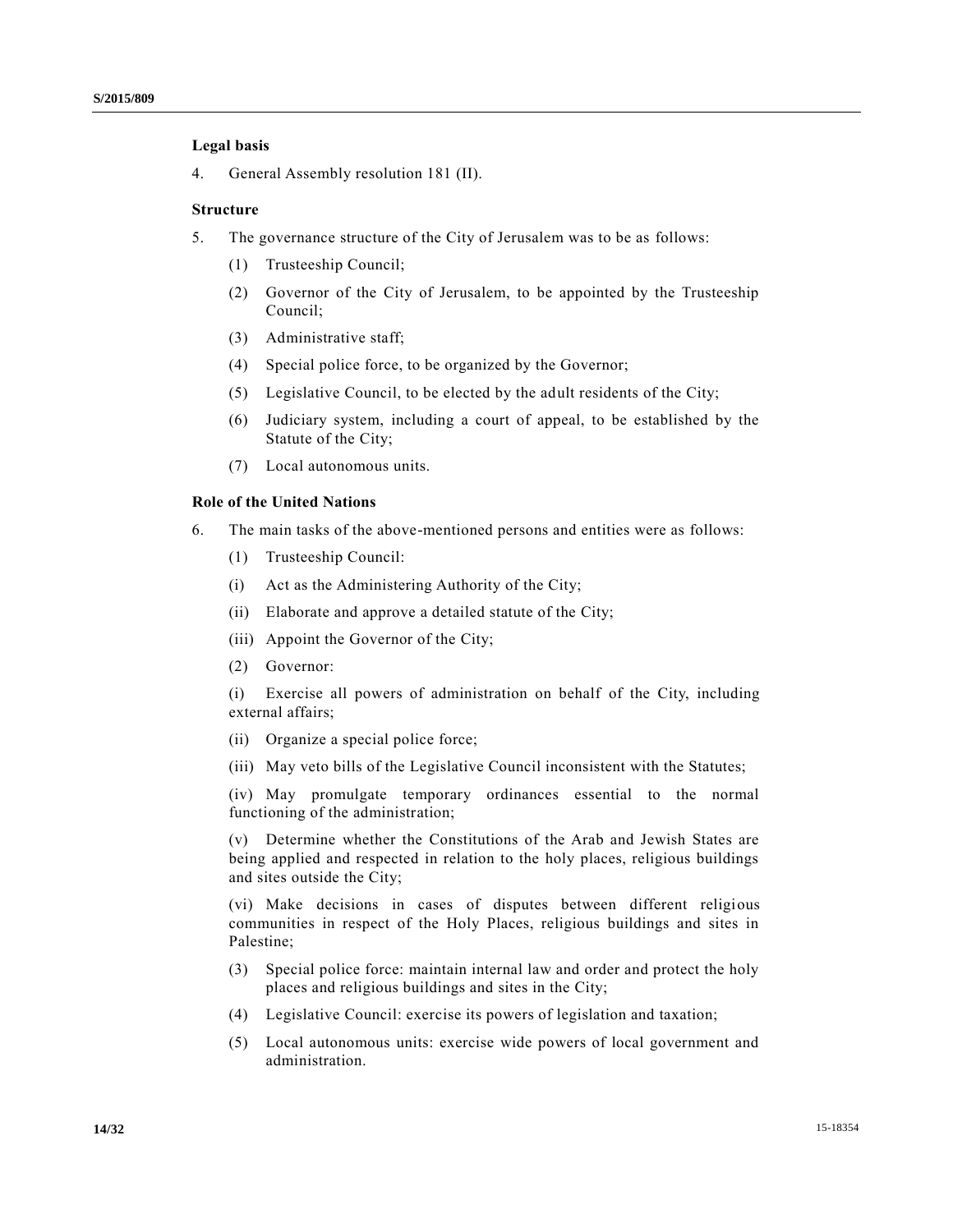## **References**

1. British Mandate for Palestine, 24 July 1922, League of Nations, *Official Journal* (1922), p. 1007.

2. General Assembly resolution 106 (S-1) of 15 May 1947 establishing a Special Committee to prepare a report on the question of Palestine.

3. General Assembly resolution 181 (II) of 29 November 1947 adopting the Plan of Partition with Economic Union, which contains a section on a special regime for the City of Jerusalem (part III).

4. Trusteeship Council resolution of 21 April 1948 transmitting a draft Statute for the City of Jerusalem to the General Assembly (contained in [A/541\)](http://undocs.org/A/541).

5. Trusteeship Council resolution of 4 April 1950 approving a revised Statute for the City of Jerusalem, [T/592.](http://undocs.org/T/592)

6. Draft Statute for the City of Jerusalem of 21 April 1948, [T/118/Rev.2.](http://undocs.org/T/118/Rev.2)

7. Revised draft Statute for the City of Jerusalem, [T/592.](http://undocs.org/T/592)

8. Report of the United Nations Special Committee on Palestine, A/364 and Add.1-4.

# **VIII. West Irian (1962-1963)**

#### **Brief chronology of events**

1. Sovereignty over West Irian was not fully clarified at the time of the independence of Indonesia in 1949. The territory was subsequently contested between Indonesia and the Netherlands.

2. Through the good offices of the Secretary-General, the negotiations between Indonesia and the Netherlands resulted in the Agreement concerning West New Guinea (West Irian) and the Memorandum of Understanding on cessation of hostilities, concluded between the two States in 1962, and the exchange of letters on cessation of hostilities, concluded among the two States and the United Nations in the same year. These instruments provided for the deployment to West Irian of the United Nations Temporary Executive Authority (UNTEA) and the United Nations Security Force (UNSF).

3. Based on the Memorandum of Understanding, United Nations military observers were sent to West Irian between August and September 1962 to monitor the ceasefire between Indonesia and the Netherlands. The General Assembly subsequently adopted resolution 1752 (XVII) of 21 September 1962, which authorized the Secretary-General "to carry out the tasks entrusted to him in the Agreement". The administration of West Irian was formally transferred from the Netherlands to UNTEA and UNSF was deployed in October 1962. The administration was then transferred from UNTEA to Indonesia in May 1963.

#### **Legal basis**

4. The following instruments provided a legal basis for the role of the United Nations in West Irian: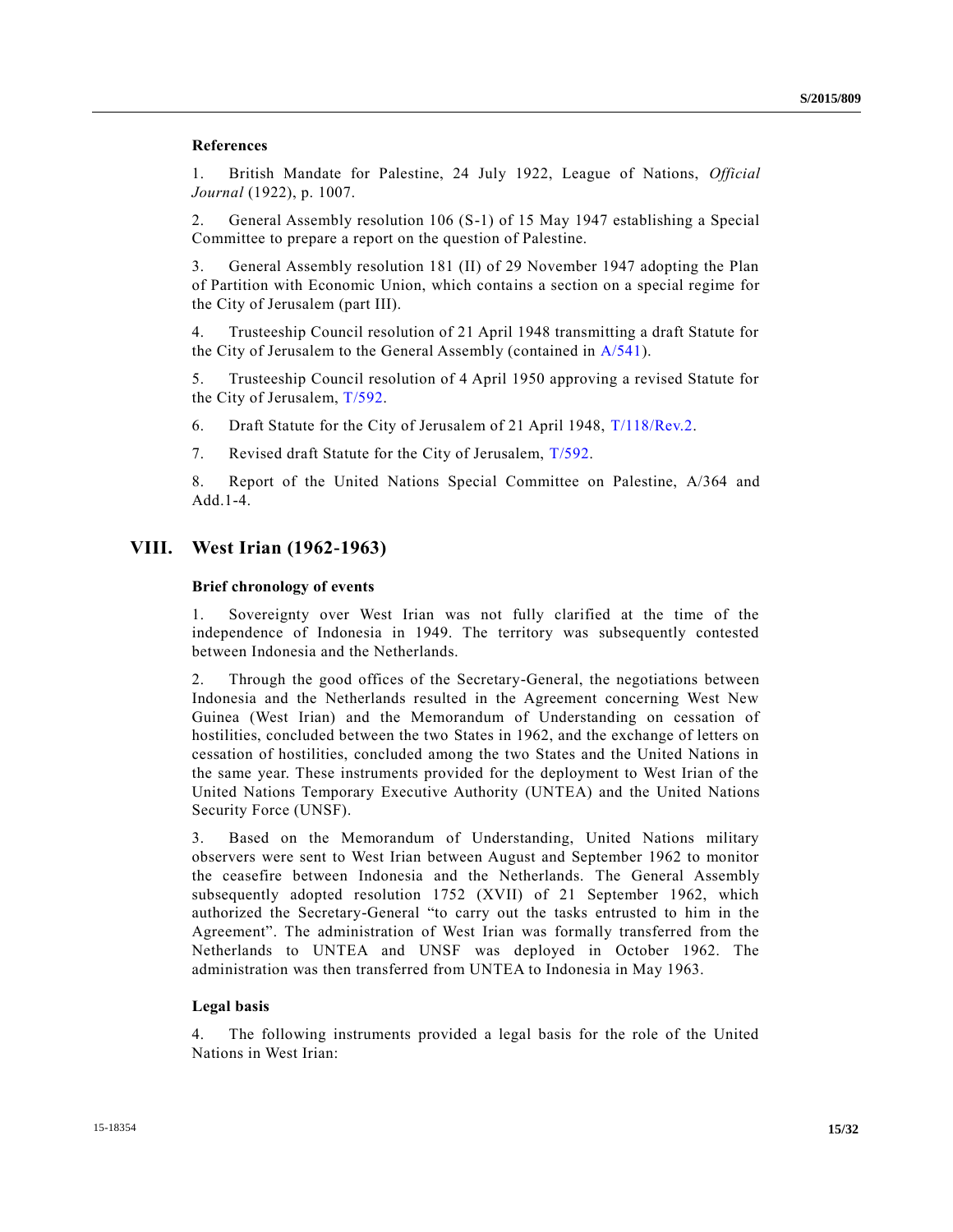- (1) 1962 Agreement concerning West New Guinea (West Irian);
- (2) 1962 Memorandum of Understanding on cessation of hostilities;
- (3) 1962 exchange of letters on cessation of hostilities;
- (4) General Assembly resolution 1752 (XVII) of 21 September 1962.

### **Structure of the Temporary Executive Authority and the Security Force**

5. UNTEA, which is dealt with in articles III to XIII of the 1962 Agreement, was composed as follows:

- (1) Administrator, appointed by the Secretary-General (1962 Agreement, article IV);
- (2) Staff from the Netherlands, Indonesia and third States, appointed by the Administrator (1962 Agreement, article IX).

6. UNSF, which is dealt with in article VII of the 1962 Agreement and paragraph 7 of the 1962 Memorandum of Understanding, was composed as follows:

- (1) Force Commander, appointed by the Secretary-General;
- (2) Infantry personnel (1,500), aircraft personnel (76) and international and local civilian staff.

#### **Role of the United Nations**

7. The main role of the United Nations was to take over the administration of West Irian from one State (the Netherlands) and hand it on to another (Indonesia). Its main tasks were as follows:

- (1) UNTEA:
- (i) Full authority to administer West Irian (1962 Agreement);

(ii) Transfer all or part of the administration to Indonesia (1962 Agreement, article XII);

(iii) Use the Papuan police as UNSF and the Indonesian armed forces to maintain law and order (1962 Agreement, article VII);

- (iv) Recruit UNTEA staff (1962 Agreement, article IX);
- (v) Issue travel documents to Papuans (1962 exchange of letters);
- (2) UNTEA Administrator: promulgate new laws and regulations and amend them (1962 Agreement, article XI);
- (3) UNSF: supplement existing Papuan police to maintain law and order (1962 Agreement, article VII).

# **References**

1. Agreement concerning West New Guinea (West Irian), 15 August 1962, United Nations, *Treaty Series*, vol. 437, No. 6311 (p. 273).

2. Memorandum of Understanding on cessation of hostilities, 15 August 1962, United Nations, *Treaty Series*, vol. 437, No. 6312 (p. 296).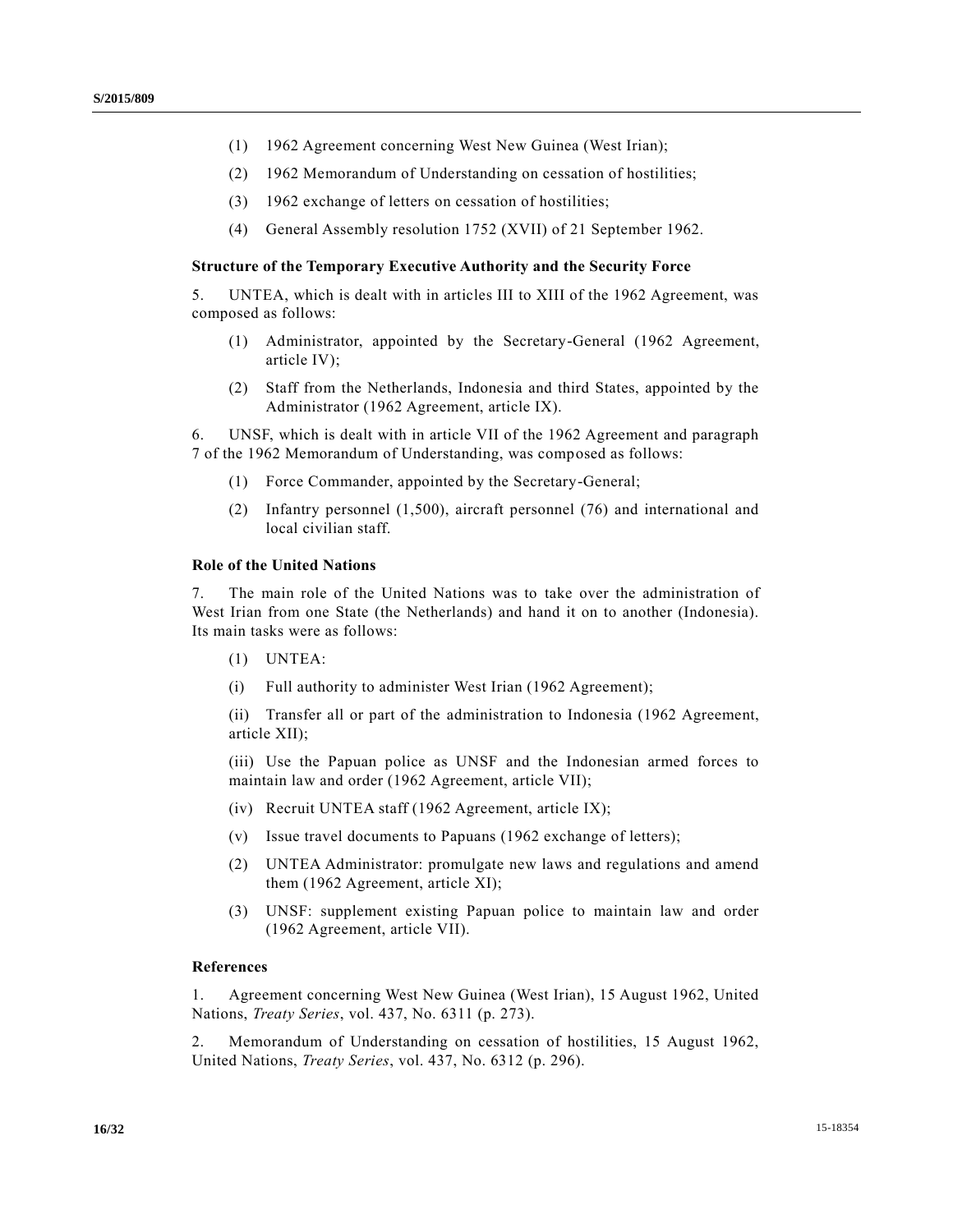3. Exchanges of letters on cessation of hostilities, 15 August 1962, United Nations, *Treaty Series*, vol. 437, p. 294.

4. Memorandum of Understanding and related letters on certain financial matters during the period of administration of West New Guinea (West Irian) by the United Nations Temporary Executive Authority (UNTEA), 15 August 1962, United Nations, *Treaty Series*, vol. 437, No. 6312 (p. 300).

5. Exchange of letters concerning the issue of passports and consular protection during the administration of West New Guinea (West Irian) by the United Nations Temporary Executive Authority (UNTEA), 15 August 1962, United Nations, *Treaty Series*, vol. 437, No. 6312 (p. 304).

6. Two aide-memoires concerning the modalities of the transfer of authority over West New Guinea (West Irian), United Nations, *Treaty Series*, vol. 437, No. 6312 (p. 310).

7. General Assembly resolution 1752 (XVII) of 21 September 1962.

# **IX. Namibia (1967-1990)**

## **Brief chronology of events**

1. After the First World War, the former German Protectorate of South West Africa was placed under the administration (not sovereignty) of the Government of the Union of South Africa pursuant to a mandate conferred on it by the Council of the League of Nations on 17 December 1920 and article 22 of the Covenant of the League of Nations.

2. After the Second World War, South Africa did not agree to place South West Africa under the trusteeship system pursuant to Article 77 (1) (a) of the Charter of the United Nations, despite the recommendation of the General Assembly to this effect (resolution 65 (I)), and continued to administer it. The International Court of Justice confirmed that the mandate remained valid after the termination of the Covenant of the League of Nations.

3. General Assembly resolution 2145 (XXI) of 27 October 1966 terminated the Mandate of South Africa in South West Africa, which was recognized by the Security Council in resolution 264 (1969).

4. General Assembly resolution 2248 (S-V) of 19 May 1967 established the United Nations Council for South West Africa to administer Namibia. South West Africa was later renamed "Namibia" by General Assembly resolution 2372 (XXII) of 12 June 1968. Namibia became independent on 21 March 1990, following elections organized and supervised by the United Nations Transition Assistance Group. The Council was dissolved by General Assembly resolution 44/243 A of 11 September 1990.

### **Legal basis**

5. General Assembly resolution 2248 (S-V).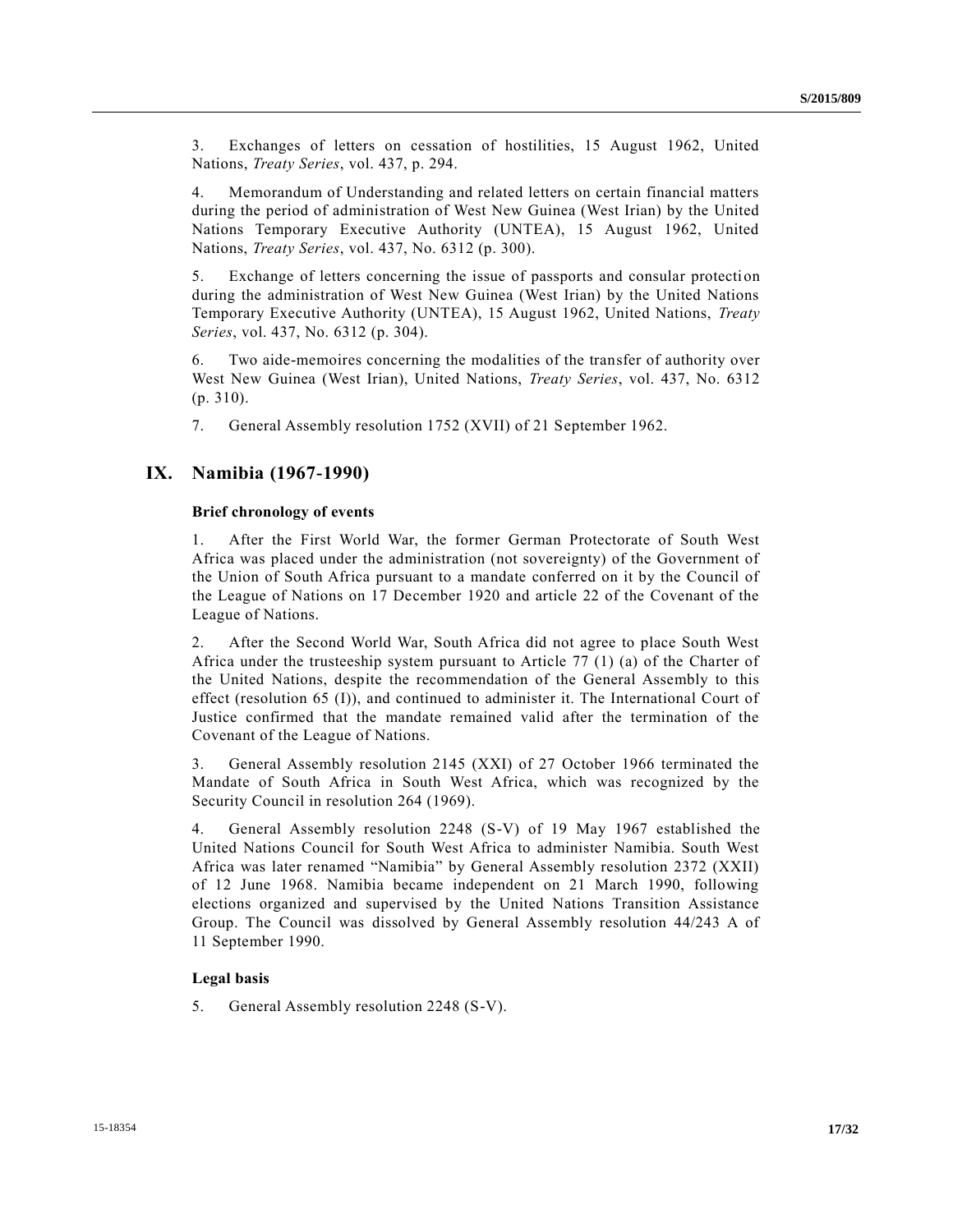# **Structure**

- 6. The following entity and persons carried out the Council's role in Namibia:
	- (1) United Nations Council for Namibia, composed of representatives of 31 Member States elected by the General Assembly (General Assembly resolution 33/182 A, which brought the number of members to 31);
	- (2) United Nations Commissioner for Namibia, appointed by the General Assembly on the nomination of the Secretary-General (resolution 2248 (S-V), part II, para. 3);
	- (3) Commissioner's staff.

### **Mandate of the United Nations Council for Namibia**

7. The Council was given the following main tasks in accordance with resolution 2248 (S-V), part II, para. 1 and part IV, para. 3:

- (1) Administer Namibia until independence;
- (2) Promulgate laws, decrees and administrative regulations;
- (3) Take measures to establish a constituent assembly;
- (4) Maintain law and order in Namibia;
- (5) Transfer all powers to the people of Namibia upon independence;
- (6) Ensure the withdrawal of South African forces and personnel;
- (7) Recruit personnel under the authority of the Council.

8. The Council was authorized to entrust such executive and administrative tasks as it deemed necessary to the United Nations Commissioner for Namibia (resolution 2248 (S-V), part II, para. 3).

9. The Council was not physically present in Namibia and did not actually exercise control over it on the ground, due to South Africa's refusal. However, the Council, on behalf of Namibia, issued a decree, represented Namibia in international conferences, became a party to multilateral treaties and became a member of specialized agencies.

#### **References**

1. Mandate for German South-West Africa, League of Nations, *Official Journal* (1921), p. 89.

2. General Assembly resolution 65 (I) of 14 December 1946 recommending South Africa to place South West Africa and under the United Nations trusteeship system.

3. General Assembly resolution 2145 (XXI) of 27 October 1966 terminating the Mandate of South Africa in South West Africa.

4. General Assembly resolution 2248 (S-V) of 19 May 1967 establishing the United Nations Council for South West Africa.

5. General Assembly resolution 2372 (XXII) of 12 June 1968 changing the name to the United Nations Council for Namibia.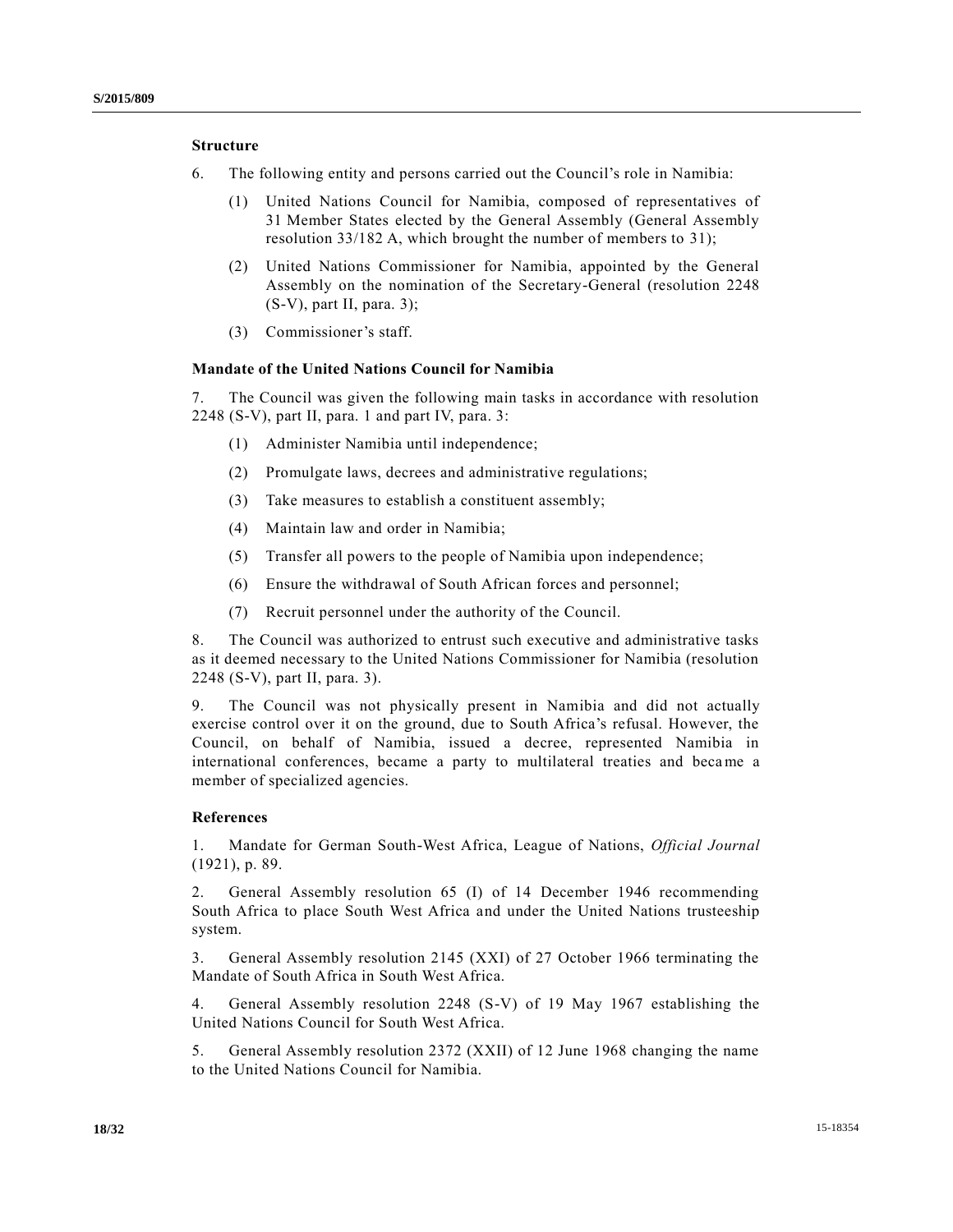6. General Assembly resolution 3031 (XXVII) of 18 December 1972 expanding the membership of the United Nations Council for Namibia.

7. General Assembly resolution 3295 (XXIX) of 13 December 1974 expanding the membership of the United Nations Council for Namibia.

8. General Assembly resolution 33/182 A of 21 December 1978 expanding the membership of the United Nations Council for Namibia.

9. General Assembly resolution 44/243 A of 11 September 1990 dissolving the United Nations Council for Namibia.

10. Security Council resolution 264 (1969) of 20 March 1969 recognizing the termination of the Mandate of South Africa in South West Africa by General Assembly resolution 2145 (XXI).

11. International status of South-West Africa, Advisory Opinion of 11 July 1950, *International Court of Justice, Reports 1950*, p. 128.

# **X. Eastern Slavonia, Baranja and Western Sirmium (1996-1998)**

## **Brief chronology of events**

1. Shortly after the declaration of independence by Croatia on 25 June 1991, Serb forces seized parts of Croatian territory, including Eastern Slavonia. Armed hostilities between Croatia and the local Croatian Serb forces ensued.

2. On 12 November 1995, Croatia and the local Croatian Serb authorities in Eastern Slavonia concluded the Basic Agreement on the Region of Eastern Slavonia, Baranja and Western Sirmium [\(A/50/757-S/1995/951,](http://undocs.org/A/50/757) annex) which, among other things, requested the Security Council "to establish a Transitional Administration, which shall govern the region during the transitional period in the interest of all persons resident in or returning to the region" and "to authorize an international force to deploy during the transitional period to maintain peace and security in the region".

3. In December 1995, the Secretary-General presented his proposal to the Security Council for a United Nations transitional administration, which would achieve a peaceful reintegration of the region into Croatia.

4. The Security Council established the United Nations Transitional Administration for Eastern Slavonia, Baranja and Western Sirmium (UNTAES) by its resolution 1037 (1996), adopted under Chapter VII of the Charter of the United Nations. The mandate of UNTAES was terminated on 15 January 1998 pursuant to Security Council resolution 1145 (1997).

#### **Legal basis**

- 5. The following instruments provided a legal basis for UNTAES:
	- (1) 1995 Basic Agreement on the Region of Eastern Slavonia, Baranja and Western Sirmium;
	- (2) Security Council resolution 1037 (1996).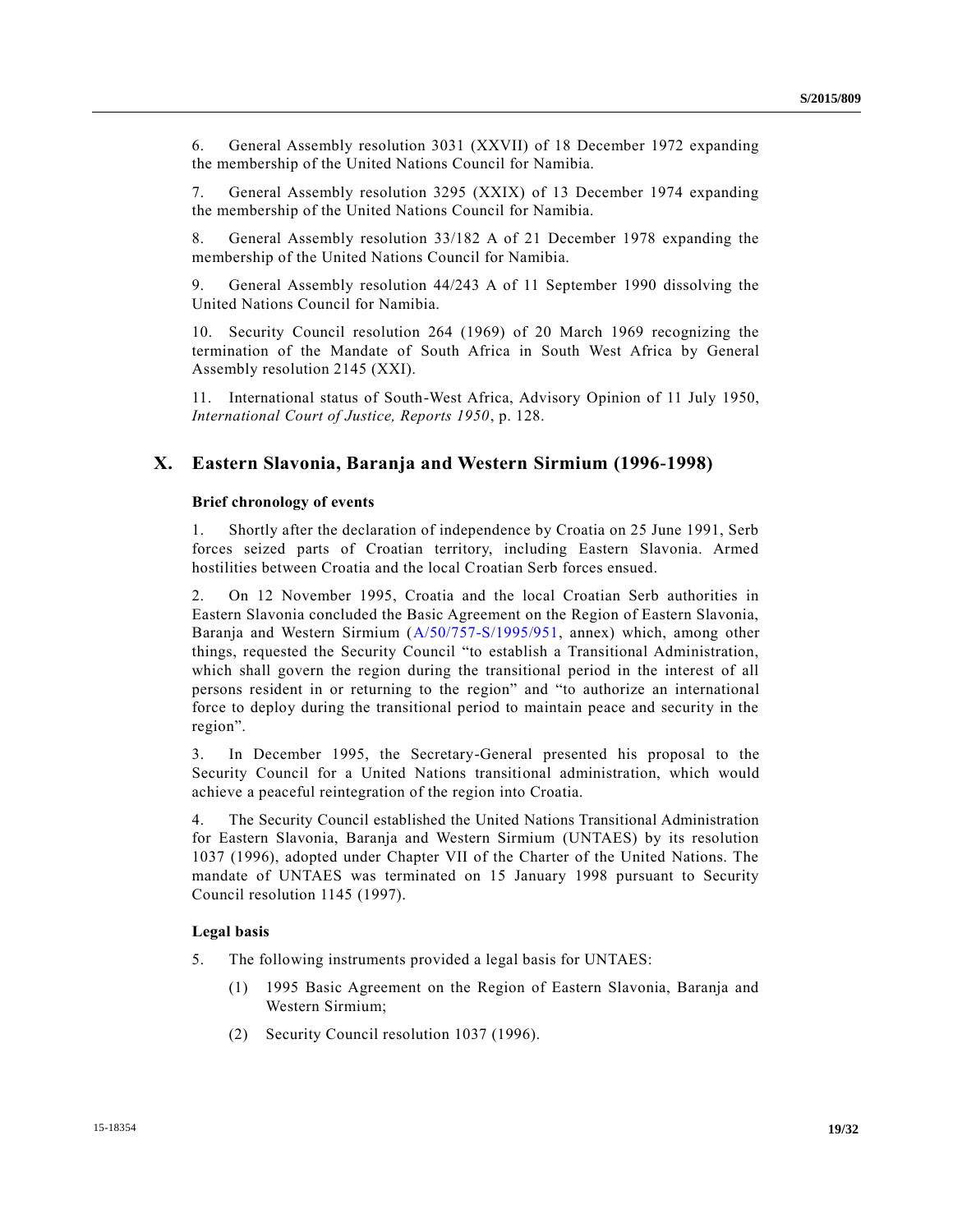# **Structure**

- 6. UNTAES was composed as follows:
	- (1) Transitional Administrator, appointed by the Secretary-General in consultation with the parties and the Security Council (resolution 1037 (1996), para. 2);
	- (2) Civilian component;
	- (3) Military component.

# **Role of the United Nations Transitional Administration for Eastern Slavonia, Baranja and Western Sirmium**

- 7. The main tasks of UNTAES were as follows:
	- (1) Transitional Administrator (resolution 1037 (1996), para. 2):

(i) Exercise overall authority over the civilian and military components of UNTAES;

(ii) Exercise the authority given by the 1995 Basic Agreement, through the military and civilian components, including the decision to bring Croatian law into effect in the region;

- (2) Military component (resolution 1037 (1996), para. 10):
- (i) Contribute to the maintenance of peace and security in the region;
- (ii) Supervise and facilitate demilitarization;
- (iii) Monitor the voluntary and safe return of refugees and displaced persons;
- (3) Civilian component (resolution 1037 (1996), para. 11):

(i) Undertake tasks of civil administration, including overseeing transitional budget, revenue and expenditure; internal and external transport and communication links; overseeing local judicial procedures (local courts continued to carry out judicial functions); and negotiating a series of "public agreements" with Croatia that governed the administration of the region;

(ii) Undertake tasks relating to public services, including the restoration of public services and utilities, such as water, sanitation and energy supply, and overseeing the rebuilding of houses;

- (iii) Establish a temporary police force;
- (iv) Organize elections, assist in their conduct and certify the results;
- (v) Facilitate the return of refugees.

## **References**

1. Basic Agreement on the Region of Eastern Slavonia, Baranja and Western Sirmium, 12 November 1995, [A/50/757-S/1995/951,](http://undocs.org/A/50/757) annex.

2. Security Council resolution 1037 (1996) of 15 January 1996 establishing UNTAES.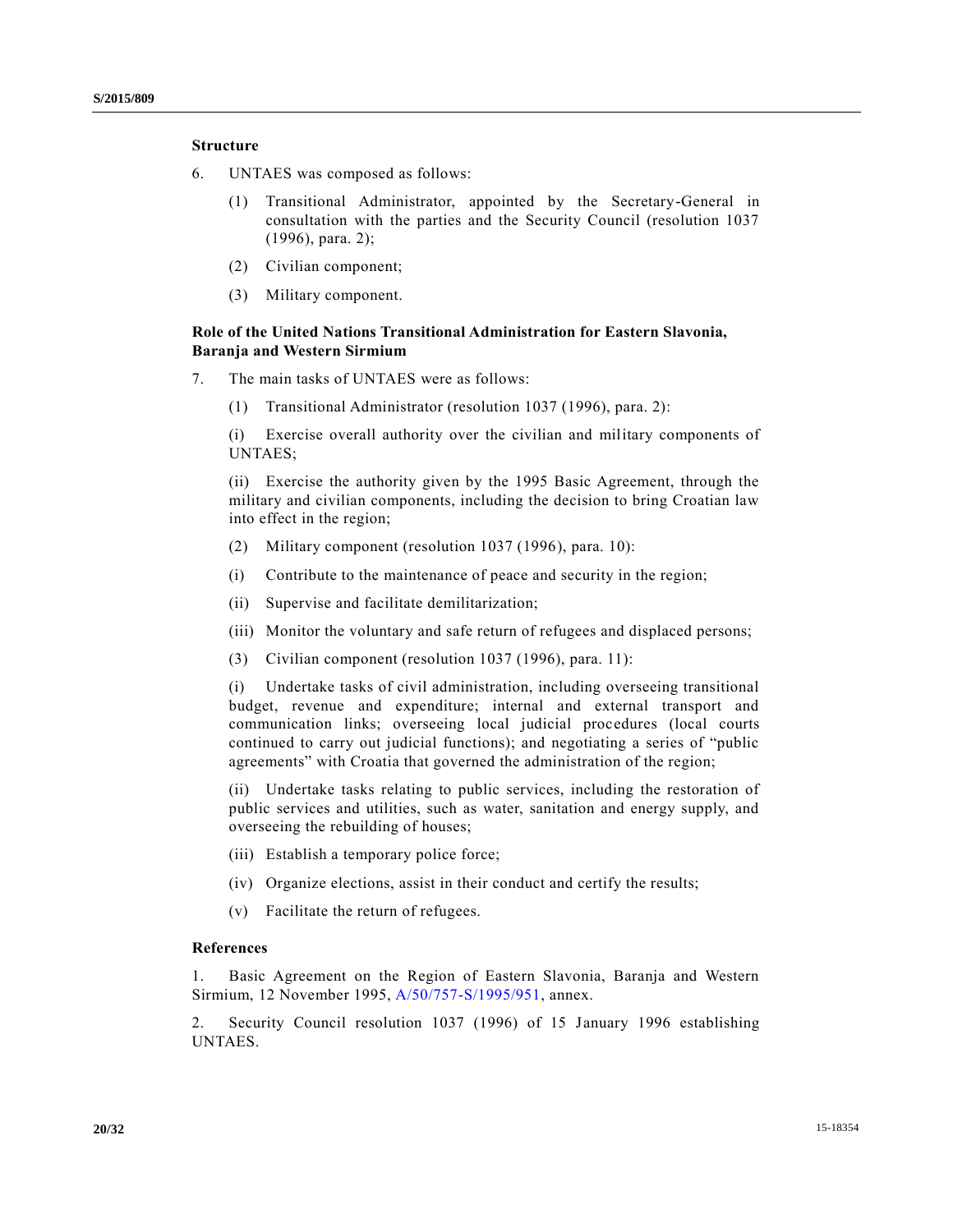3. Security Council resolution 1145 (1997) of 19 December 1997 terminating UNTAES.

4. Report of the Secretary-General pursuant to Security Council resolution 1025 (1995) proposing a plan for a United Nations transitional administration, [S/1995/1028.](http://undocs.org/S/1995/1028)

5. Report of the Secretary-General on the United Nations Transitional Administration for Eastern Slavonia, Baranja and Western Sirmium, containing a list of "public agreements" negotiated between UNTAES and Croatia, [S/1997/953,](http://undocs.org/S/1997/953) annex I.

# **XI. Kosovo (1999-)**

### **Brief chronology of events**

1. Violence between the armed forces of the Federal Republic of Yugoslavia and the Kosovo Liberation Army intensified in 1998 and 1999, and massive deportation of Kosovo Albanians took place. The North Atlantic Treaty Organization (NATO) began launching major air strikes against the Federal Republic of Yugoslavia in February 1999, which lasted until June of that year.

2. The G-8 Foreign Ministers met and adopted the general principles on the political solution to the Kosovo crisis, on 6 May 1999. In addition, the President of Finland, representing the European Union, and the Special Representative of the President of the Russian Federation presented the agreement on the principles (peace plan) to move towards a resolution of the Kosovo crisis to the Federal Republic of Yugoslavia on 2 June 1999. The Federal Republic of Yugoslavia accepted a United Nations presence in Kosovo by accepting this document on 3 June 1999.

3. The Security Council established the United Nations Interim Administration Mission in Kosovo (UNMIK) by its resolution 1244 (1999), adopted under Chapter VII of the Charter of the United Nations. The same resolution also established an international security presence with substantial NATO participation, known as the Kosovo Force (KFOR).

## **Legal basis**

4. The following instruments provide a legal basis for the roles of UNMIK and the international security presence in Kosovo:

- (1) 1999 peace plan and the Federal Republic of Yugoslavia's acceptance of it;
- (2) Security Council resolution 1244 (1999).

### **Structure**

- 5. UNMIK is composed as follows:
	- (1) Special Representative of the Secretary-General for Kosovo, appointed by the Secretary-General in consultation with the Security Council (resolution 1244 (1999), para. 6);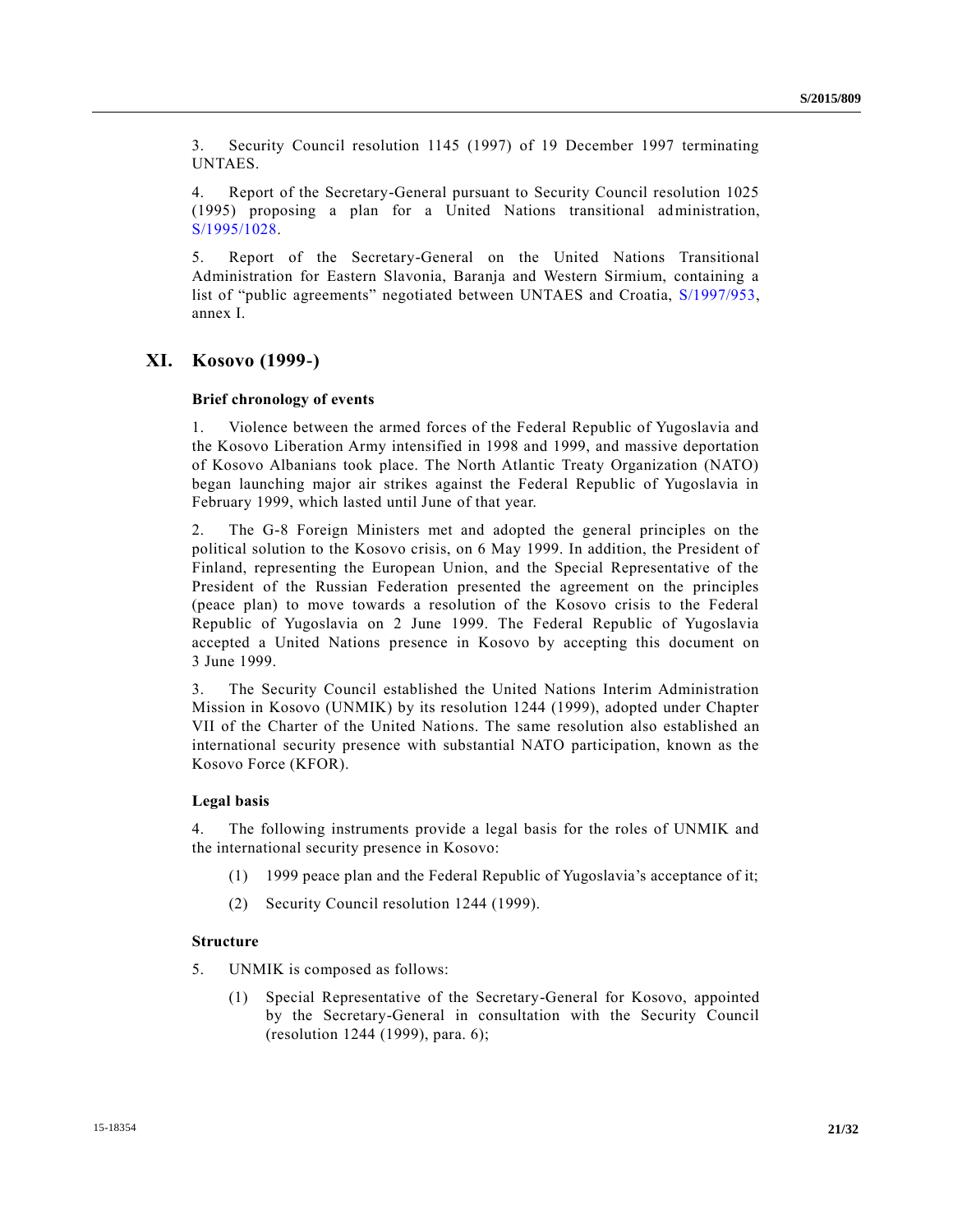- (2) Staff (15 uniformed, 115 international civilian, 210 local and 25 United Nations Volunteers, as at 20 June 2014).
- 6. KFOR is composed as follows:
	- (1) Member States (4,882 troops as at 1 December 2013).

### **Roles of UNMIK and KFOR**

7. UNMIK is given the following main tasks pursuant to paragraph 11 of resolution 1244 (1999):

- (1) Promote the establishment of substantial autonomy and self-government in Kosovo;
- (2) Perform basic civilian administrative functions;
- (3) Organize and oversee the development of provisional institutions for self-government, including elections;
- (4) Transfer its administrative responsibilities to Kosovo's local provisional institutions;
- (5) Facilitate a political process designed to determine Kosovo's future status;
- (6) Support reconstruction;
- (7) Support humanitarian and disaster relief aid;
- (8) Maintain civil law and order through international police personnel;
- (9) Protect and promote human rights;
- (10) Assure the return of refugees and displaced persons.

8. KFOR is given the following main tasks pursuant to paragraph 9 of resolution 1244 (1999):

- (1) Ensure public safety and order;
- (2) Deter renewed hostilities;
- (3) Ensure protection and freedom of movement of KFOR, UNMIK and other international organizations.

### **References**

1. General principles on the political solution to the Kosovo crisis, adopted by the G-8 Foreign Ministers on 6 May 1999, [S/1999/516,](http://undocs.org/S/1999/516) annex.

2. Agreement on the principles (peace plan) to move towards a resolution of the Kosovo crisis presented to the Federal Republic of Yugoslavia, 2 June 1999, [S/1999/649,](http://undocs.org/S/1999/649) annex, and the Federal Republic of Yugoslavia's acceptance of it on 3 June 1999, as mentioned in the cover letter.

3. Security Council resolution 1244 (1999) of 10 June 1999 establishing UNMIK.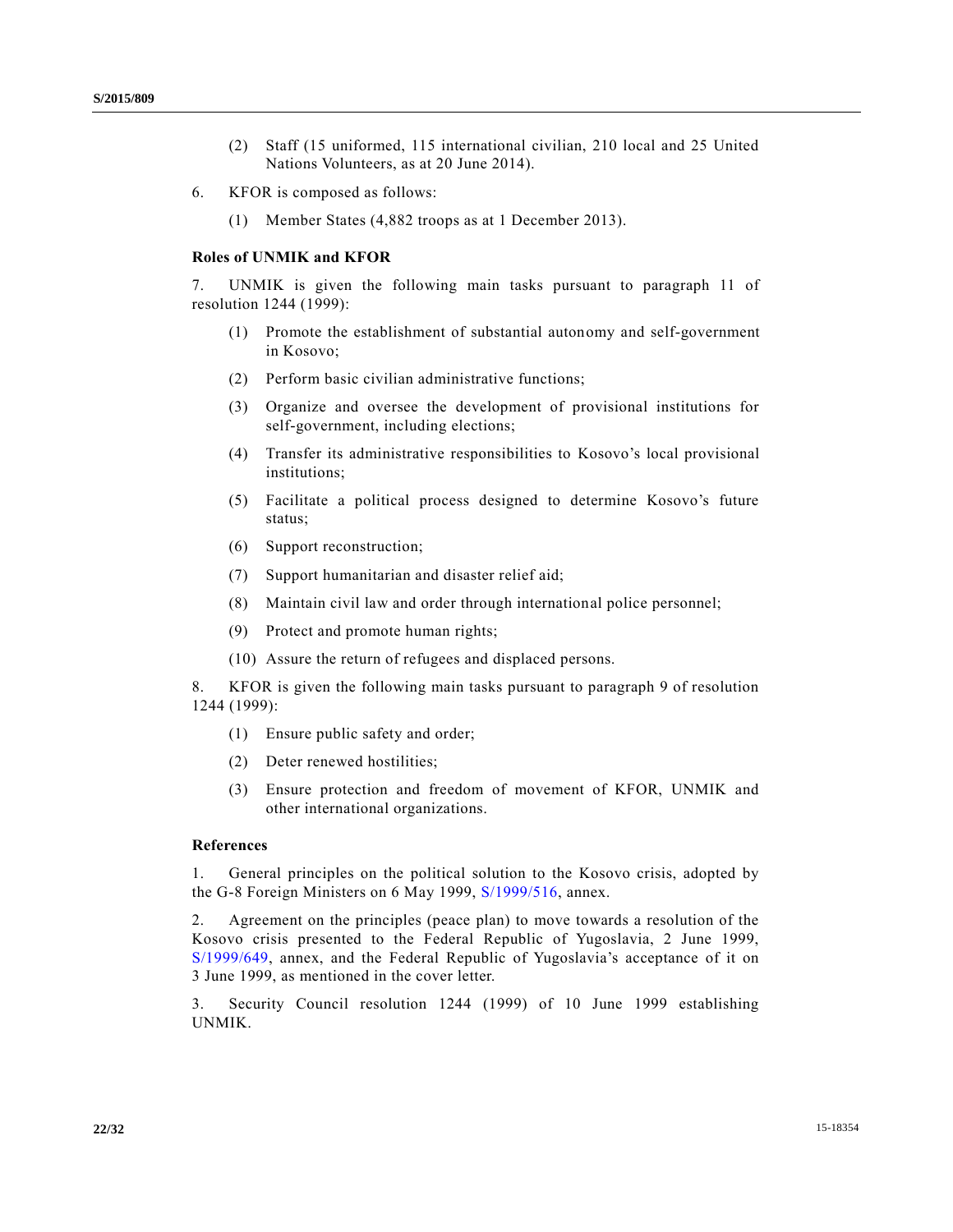# **XII. East Timor (1999-2002)**

#### **Brief chronology of events**

1. After the Second World War, Portugal continued to administer East Timor. The General Assembly unilaterally designated Timor and its dependencies as Non -Self-Governing Territories by its resolution 1542 (XV) of 15 December 1960. Indonesia invaded East Timor in 1975 and declared it one of its provinces in 1976, a claim rejected by the General Assembly in its resolution 31/53.

2. After many years of talks, an agreement between Indonesia and Portugal on the question of East Timor was concluded on 5 May 1999, in which the parties requested the Secretary-General to establish a United Nations mission in East Timor to enable him to effectively carry out the popular consultation. The United Nations Mission in East Timor (UNAMET) was established accordingly by Security Council resolution 1246 (1999).

3. The popular vote on 30 August 1999 favoured East Timor's separation from Indonesia. Violence broke out in East Timor shortly thereafter, and, pursuant to a request by Indonesia, the Security Council established a multinational force to restore peace and security in East Timor by its resolution 1264 (1999). The International Force, East Timor (INTERFET) was led by Australia.

4. The Security Council, by its resolution 1272 (1999), adopted under Chapter VII of the Charter of the United Nations, established the United Nations Transitional Administration in East Timor (UNTAET) and entrusted it with the administration of East Timor until its independence. The mandate was terminated on 20 May 2002 when East Timor became independent.

#### **Legal basis**

5. The following instruments provided a legal basis for the role of UNTAET in East Timor:

- (1) 1999 Agreement between Indonesia and Portugal on the question of East Timor. The transfer of authority in East Timor to the United Nations was subsequently confirmed in a tripartite meeting held on 28 September 1999;
- (2) Security Council resolution 1272 (1999).

### **Structure**

- 6. UNTAET was composed as follows:
	- (1) Special Representative of the Secretary-General and Transitional Administrator, appointed by the Secretary-General (resolution 1272 (1999), para. 6);
	- (2) Governance and public administration component, including an international police element, with a strength of up to 1,640 officers (resolution 1272 (1999), para. 3 (a));
	- (3) Humanitarian assistance and emergency rehabilitation component (resolution 1272 (1999), para. 3 (b));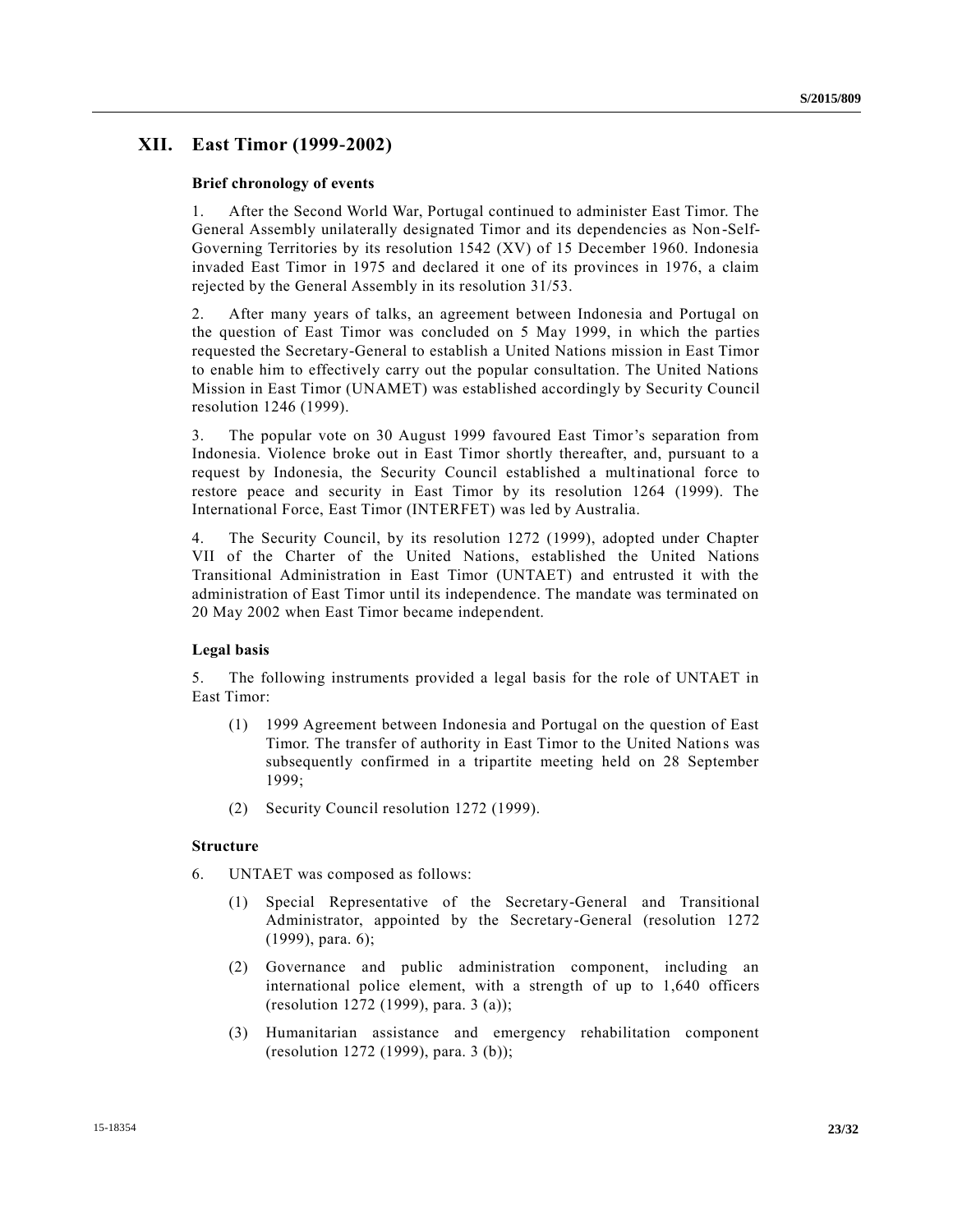(4) Military component, with a strength of up to 8,950 troops and 200 military observers (resolution 1272 (1999), para. 3 (c)), most of them transferred from INTERFET.

#### **Role of the United Nations Transitional Administration in East Timor**

7. UNTAET was given the following main tasks pursuant to paragraphs 1 and 2 of resolution 1272 (1999):

- (1) Administer East Timor;
- (2) Exercise all legislative and executive authority, including the administration of justice;
- (3) Provide security and maintain law and order;
- (4) Assist in the development of civil and social services;
- (5) Coordinate and deliver humanitarian, rehabilitation and development assistance;

8. The Transitional Administrator was given the following main tasks pursuant to paragraph 6 of resolution 1272 (1999):

- (1) Be responsible for all aspects of the United Nations work in East Timor;
- (2) Enact new laws and regulations;
- (3) Amend, suspend or repeal existing laws and regulations.

#### **References**

1. Agreement between the Republic of Indonesia and the Portuguese Republic on the question of East Timor, 5 May 1999, United Nations, *Treaty Series*, vol. 2062, No. 35682, p. 7.

2. Agreement between Indonesia, Portugal and the United Nations regarding the modalities for the popular consultation of the East Timorese through a direct ballot, 5 May 1999, United Nations, *Treaty Series*, vol. 2062, No. 35683, p. 39.

3. East Timor Popular Consultation Agreement between Indonesia, Portugal and the United Nations regarding security, 5 May 1999, United Nations, *Treaty Series*, vol. 2062, No. 35684, p. 49.

4. Security Council resolution 1246 (1999) of 11 June 1999 establishing UNAMET.

5. Security Council resolution 1264 (1999) of 15 September 1999 establishing a multinational force.

6. Security Council resolution 1272 (1999) of 25 October 1999 establishing UNTAET.

7. General Assembly resolution 31/53 of 1 December 1976 rejecting the incorporation of East Timor into Indonesia.

8. Report of the Secretary-General on the situation in East Timor, mentioning the tripartite meeting held on 28 September 1999 between Indonesia, Portugal and the United Nations, [S/1999/1024,](http://undocs.org/S/1999/1024) para. 25.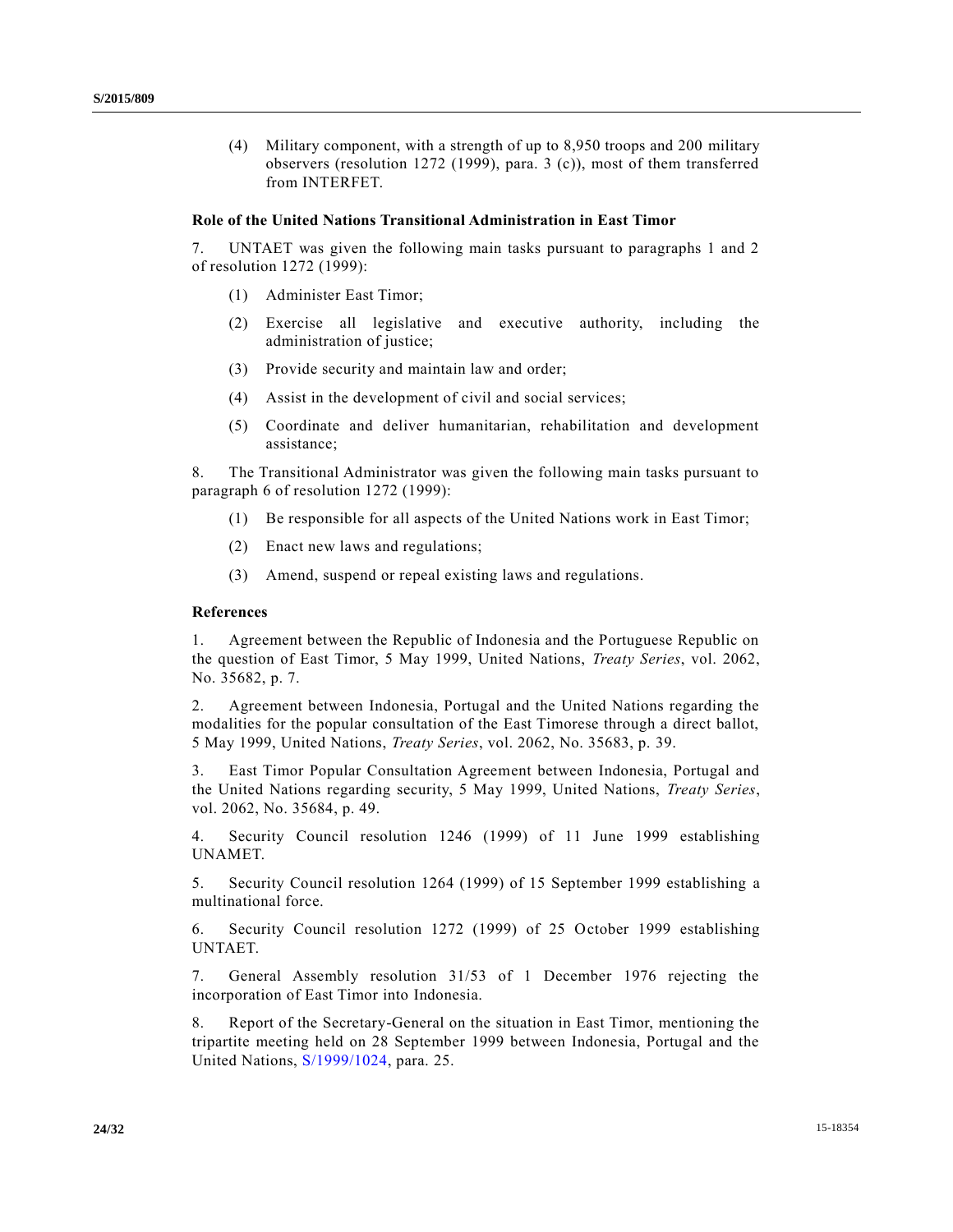# **Localities and zones under special protection in international humanitarian law**

# **XIII. Jerusalem (1948)**

### **Brief chronology of events**

1. After the Second World War, the United Kingdom continued to exercise the British Mandate for Palestine conferred on it by the League of Nations in 1922. The General Assembly adopted resolution 181 (II) on 29 November 1947 setting out a Plan of Partition for Jewish and Arab States, but the Plan was never implemented. The United Kingdom left Palestine on 14 May 1948, and an armed conflict broke out between the Jewish and Arab authorities.

2. In March 1948, the International Committee of the Red Cross (ICRC) proposed to the Arab and Jewish authorities the establishment of "safety zones" or "security zones" in Jerusalem, under the flag of ICRC, to shelter civilians and the wounded and sick. Upon obtaining their agreement, ICRC made preparations for such zones from April 1948. An agreement was concluded in May 1948 between ICRC, Jewish authorities and Arab authorities on the operation of three safety zones. A plan to designate the whole of Jerusalem was proposed but was not pursued.

- 3. The safety zones came into effect on 14 May 1948 in the following areas:
	- (1) Zone I: buildings, annexes and grounds of the King David Hotel, YMCA and Terra Santa Hostels (terminated on 22 July 1948);
	- (2) Zone II: buildings and grounds of the Government House, Arab College, Jewish Agricultural School and Allenby Barracks (terminated in October 1948);
	- (3) Zone III: Italian Hospital and school (terminated on 27 May 1948).

### **Legal basis**

4. The legal basis for the safety zones was the "formal undertakings" of the Jewish and Arab authorities, made on 9 and 17 May 1948, and an agreement between ICRC and the Jewish and Arab authorities concluded in May 1948.

### **Structure and roles**

5. The following were the main entities involved in the operation of the safety zones and their roles:

- (1) ICRC:
- (i) Ensure safety of the zones;
- (ii) Ensure that the zones were demilitarized;
- (iii) Administer and direct medical activities inside the buildings;

(iv) Supervise the administration by the Arab and Jewish authorities inside the zones;

- (v) Carry out external relations with authorities outside the zones;
- (vi) Control the entry into and exit from the zones of persons;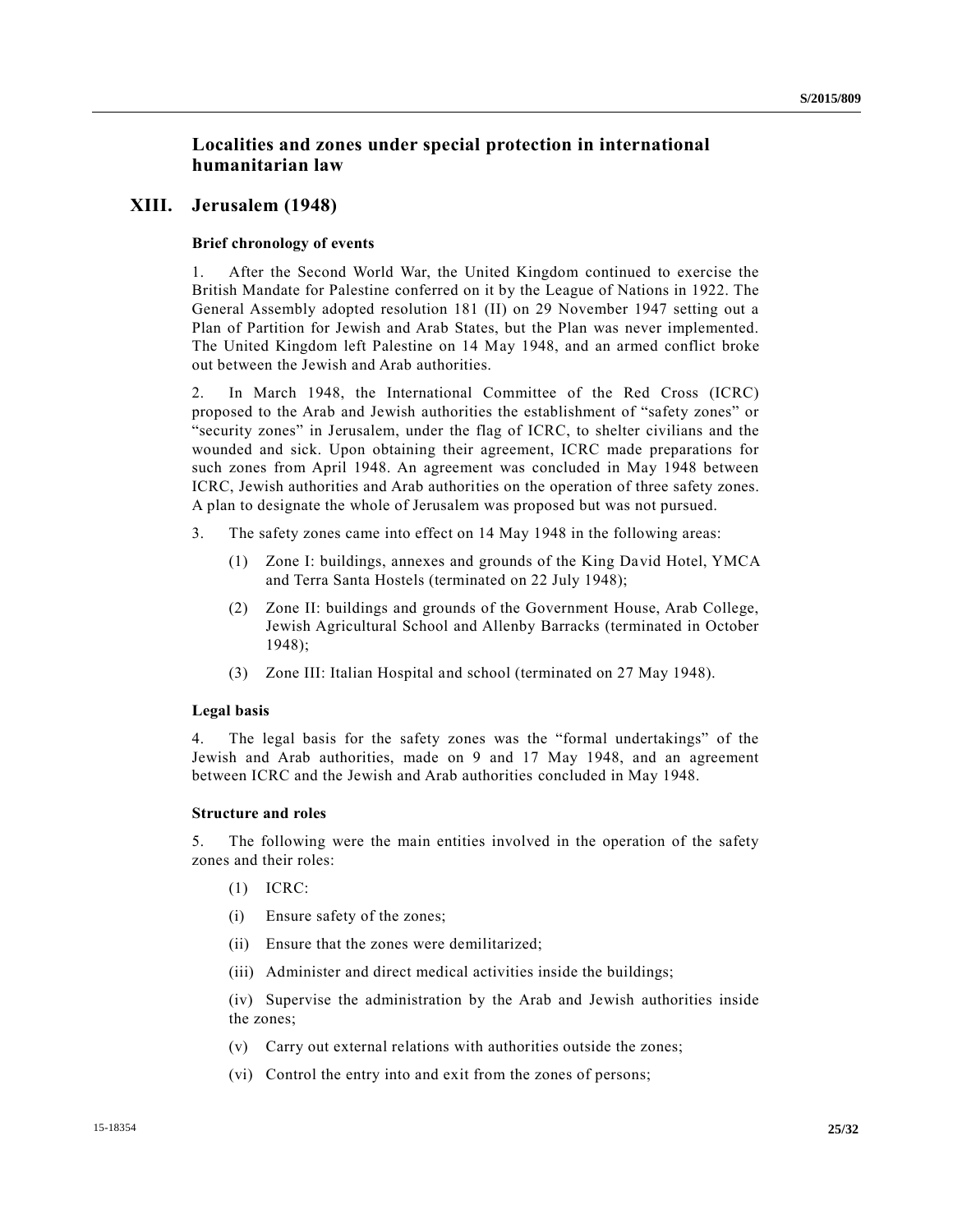- (2) Arab and Jewish authorities in the zones:
- (i) Administer the Arab and Jewish quarters, respectively, inside the zones;
- (ii) Maintain law and order in their respective quarters through local police;
- (iii) Provide supplies to their respective quarters;
- (iv) Serve as liaison between the Arabs and Jews in the zones and ICRC.

6. The role of ICRC in the safety zones was confined to the humanitarian aspects and did not extend to other areas. It was in charge of raising the ICRC flag, ensuring that no military activities took place in the safety zones and supervising the entry of supplies for those who took refuge. It was not in charge of the maintenance of law and order or the actual distribution of supplies to the civilians and the wounded and sick. ICRC did not, therefore, and was in any case not permitted, to carry out governmental functions. In this sense, the safety zones were in marked contrast to the special regime envisaged for the City of Jerusalem in General Assembly resolution 181 (II) (see case VII).

7. The safety zones were not established pursuant to the First or Fourth Geneva Conventions or Additional Protocol I, as they did not exist at the time. This case served as a model, however, for drafting the relevant provisions in those treaties.

## **References**

1. International Committee of the Red Cross, *International Review of the Red Cross*, vol. I, Nos. 5-8 (Geneva, 1948), pp. 89-90, 92-93, 94-95, 109-112, 123-126, 134-135.

2. François Bugnion, *The International Committee of the Red Cross and the Protection of War Victims* (Geneva, International Committee of the Red Cross, 2003), pp. 750-751.

3. *Yearbook of the United Nations: 1947-1948* (United Nations publication, Sales No. 1949.I.13), p. 310.

# **XIV. Bosnia and Herzegovina**

## **Brief chronology of events**

1. After Bosnia and Herzegovina declared independence on 6 April 1992, an armed conflict broke out with the Federal Republic of Yugoslavia. The Yugoslav armed forces withdrew from Bosnia on 10 May 1992, but the Bosnian Serbs who were part of the Yugoslav armed forces continued military operations. Some towns in eastern Bosnia with a majority population of Bosnian Muslims, such as Srebrenica, Tuzla and Zepa, became isolated from the territory held by the Bosnian Government and were surrounded by the Bosnian Serb forces.

2. On 18 April 1993, the Bosnian armed forces and the Bosnian Serb forces, witnessed by the United Nations Protection Force (UNPROFOR), concluded an agreement for the demilitarization of Srebrenica to remove all combatants and weapons from Srebrenica, as well as the wounded and sick, under the authority of UNPROFOR.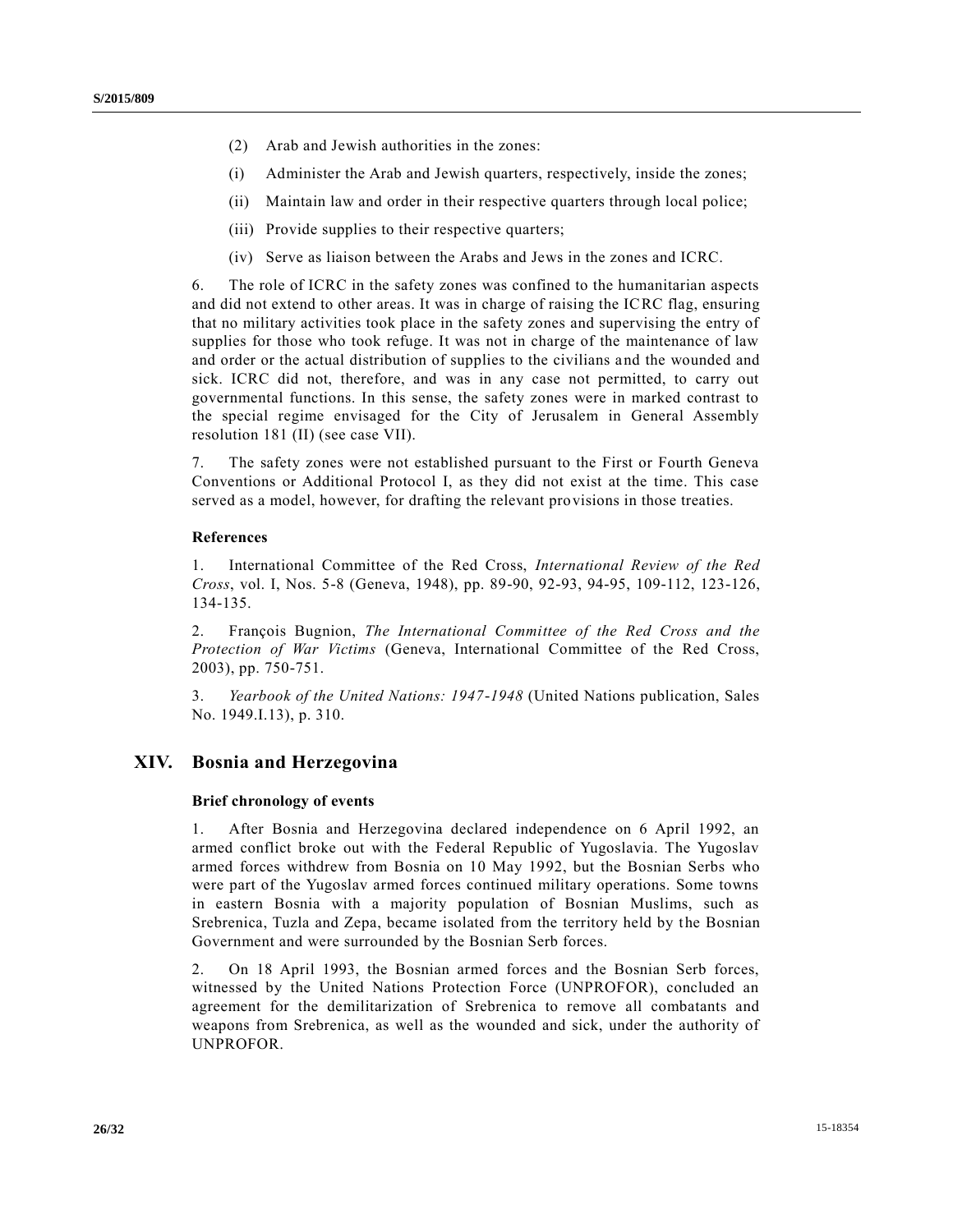3. Subsequently, an agreement on the demilitarization of Srebrenica and Zepa was concluded on 8 May 1993 between the same parties. The agreement explicitly referred to article 60 of Additional Protocol I of 1977, which provides for demilitarized zones. The agreement had the same aims as the April agreement, and UNPROFOR controlled the demilitarized zones.

4. These demilitarized zones effectively collapsed when the Bosnian Serb forces forcibly took control of Srebrenica and Zepa in July 1995.

#### **Legal basis**

5. The demilitarized zones were based on the following instruments:

- (1) Agreement for the demilitarization of Srebrenica of 18 April 1993;
- (2) Agreement on the demilitarization of Srebrenica and Zepa of 8 May 1993.

#### **Structure and role**

6. Under the 1993 agreements, UNPROFOR had control over the demilitarized zones. Its main tasks were as follows:

- (1) Evacuate the wounded and sick;
- (2) Collect weapons present in the zones;
- (3) Ensure that no armed persons or units except UNPROFOR remain in the zones;
- (4) Deploy United Nations police personnel to oversee the maintenance of law and order in the zones.

7. The demilitarized zones were established following the conclusion of formal agreements, i.e. they were consensual. They were to be distinguished from the parallel measure taken by the Security Council to establish "safe areas" under Chapter VII of the Charter of the United Nations (see case XV), which were non-consensual, i.e. imposed on the parties to the conflict. The demilitarized zones were also not strictly in compliance with the requirements of article 60 of Additional Protocol I, as they were "militarized" by the presence of UNPROFOR in the zones.

#### **References**

1. Agreement for the demilitarization of Srebrenica of 18 April 1993, [S/25700,](http://undocs.org/S/25700) annex II.

2. Agreement on the demilitarization of Srebrenica and Zepa of 8 May 1993.

3. Report of the Secretary-General pursuant to General Assembly resolution 53/35: the fall of Srebrenica, [A/54/549.](http://undocs.org/A/54/549)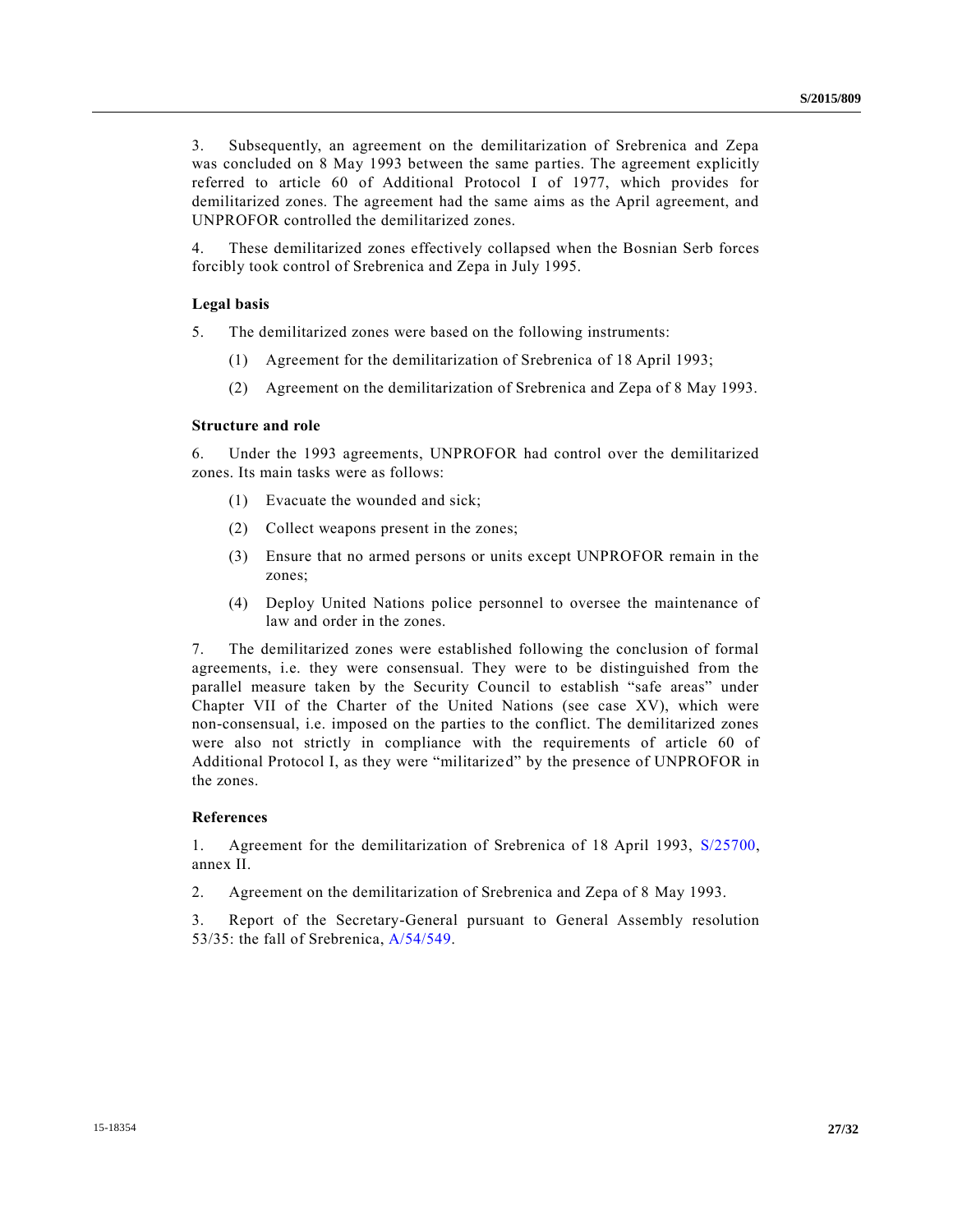# **"Safe areas" established by the Security Council under Chapter VII of the Charter of the United Nations**

# **XV. Bosnia and Herzegovina**

# **Brief chronology of events**

1. After Bosnia and Herzegovina declared independence on 6 April 1992, an armed conflict broke out with the Federal Republic of Yugoslavia. The Yugoslav armed forces withdrew from Bosnia on 10 May 1992 but the Bosnian Serbs who were part of the Yugoslav armed forces continued military operations. Some towns in eastern Bosnia with a majority population of Bosnian Muslims, such as Srebrenica, Tuzla and Zepa, became isolated from the territory held by the Bosnian Government.

2. Apart from the demilitarization agreements concluded on 18 April and 8 May 1993, the Security Council demanded the parties to treat Srebrenica and its surroundings as a "safe area" which should be "free from any armed attack or any other hostile act" by its resolution 819 (1993), adopted under Chapter VII of the Charter of the United Nations. Security Council resolution 824 (1993), also adopted under Chapter VII, further designated Sarajevo, Tuzla, Zepa, Gorazde and Bihac as "safe areas".

3. The Security Council went one step further and authorized UNPROFOR, by its resolution 836 (1993), adopted under Chapter VII of the Charter of the United Nations, "to deter attacks against the safe areas" and, "acting in self-defence, to take the necessary measures, including the use of force, in reply to bombardments against the safe areas by any of the parties or to armed incursion into them" .

4. UNPROFOR had major difficulties in achieving the purpose of these "safe areas", as the Bosnian Serb forces continued to attack them. The "safe area" regime collapsed in Srebrenica and Zepa when the Bosnian Serb forces forcibly took control of those towns in July 1995.

# **Legal basis**

5. The "safe areas" were based on Security Council resolutions 819 (1993), 824 (1993) and 836 (1993).

# **Structure and role**

6. Under the Security Council resolutions, UNPROFOR was tasked with protecting the safe areas by taking the necessary measures, including the use of force, in reply to bombardments against armed incursion into the safe areas.

## **References**

1. Security Council resolution 819 (1993) of 16 April 1993 designating Srebrenica as a "safe area".

2. Security Council resolution 824 (1993) of 6 May 1993 designating Sarajevo, Tuzla, Zepa, Gorazde, Bihac and Srebrenica as "safe areas".

3. Security Council resolution 836 (1993) of 4 June 1993 authorizing the use of force to protect the safe areas.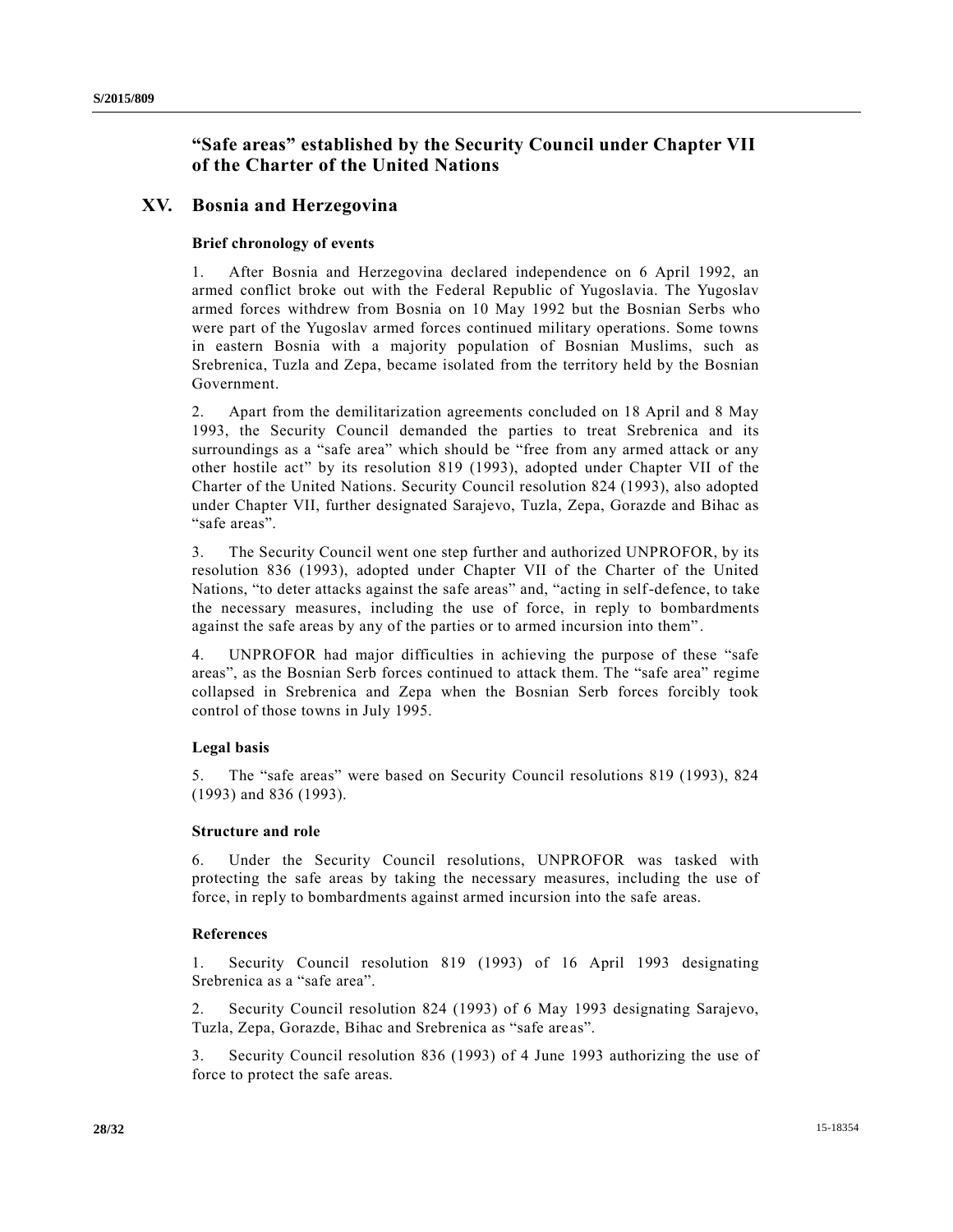# **Other cases of possible relevance**

# **XVI. Beirut (1982)**

# **Brief chronology of events**

1. In June 1982, Israel launched military operations in the territory of Lebanon to pursue the Palestine Liberation Organization.

2. On 20 August 1982, the Secretary-General received a letter from the Permanent Representative of Lebanon informing him that the Government of Lebanon had requested the deployment of a multinational force in Beirut to assist the Lebanese armed forces in facilitating the departure from Lebanon of Palestinian armed personnel. France, Italy and the United States concluded agreements with Lebanon for the deployment of such a multinational force for a period not exceeding 30 days.

3. A total of 2,285 military personnel arrived in Beirut between 21 and 26 August 1982 and departed by 13 September 1982 after completing their mission.

4. Subsequently, United Nations observers in Lebanon reported that, on 18 September 1982, many clusters of bodies of men, women and children in civilian clothes who appeared to have been massacred in groups of ten or twenty were found in a refugee camp in Beirut. Lebanon then requested France, Italy and the United States to redeploy a multinational force. The objectives of the force were to facilitate the restoration of Lebanese Government sovereignty and authority over the Beirut area, and thereby further efforts of the Government to assure the safety of persons in the area and bring to an end the violence.

5. A total of 3,997 military personnel were deployed by 30 September 1982 by France, Italy and the United States. The United Kingdom later joined the multinational force. All members of the multinational force had left Lebanon by March 1984.

## **Legal basis**

- 6. The following instruments provided a legal basis for the multinational force:
	- (1) Exchange of notes constituting an agreement on United States participation in a multinational force in Beirut (with annex), 18 and 20 August 1982;
	- (2) Exchange of notes constituting an agreement on United States participation in a Multinational Force in Beirut, 25 September 1982;
	- (3) Parallel agreements between Lebanon and France and Italy.

# **Role of the multinational forces**

7. The multinational force deployed between August and September 1982 was authorized to provide appropriate assistance to the Lebanese Armed Forces in order to assure the withdrawal from Lebanese territory of the Palestinian leaders, offices and combatants related to any organization in Beirut at the time.

8. The multinational force deployed between September 1982 and March 1984 was authorized to provide an interposition force at agreed locations and thereby provide the multinational presence requested by the Lebanese Government to assist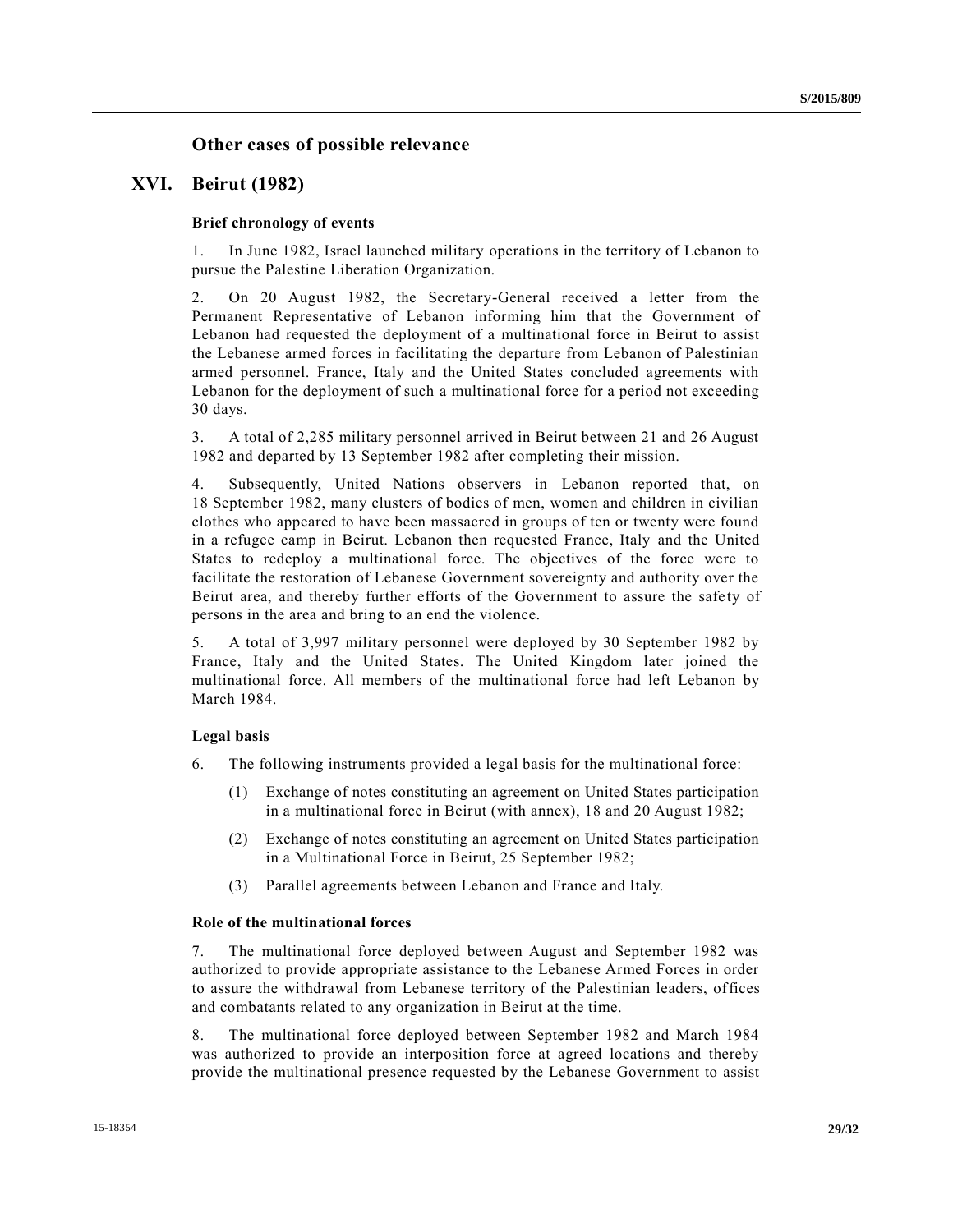it and the Lebanese Armed Forces. The aim of the force was to facilitate the restoration of Lebanese Government sovereignty and authority over the Beirut area, and thereby further efforts of the Lebanese Government to assure the safety of persons in the area and bring to an end the violence.

# **References**

1. Exchange of notes constituting an agreement on United States participation in a multinational force in Beirut (with annex), 18 and 20 August 1982, United Nations, *Treaty Series*, vol. 1751, No. 30567, p. 3.

2. Exchange of notes constituting an agreement on United States participation in a Multinational Force in Beirut, 25 September 1982, United Nations, *Treaty Series*, vol. 1777, No. 31022, p. 363.

3. Security Council resolution 521 (1982) of 19 September 1982.

4. General Assembly resolution ES-7/9 of 24 September 1982.

5. Report of the Secretary-General on the situation in the Beirut area, [S/15382](http://undocs.org/S/15382) and Add.1.

6. Report of the Secretary-General in pursuance of Security Council resolution 520 (1982), [S/15400.](http://undocs.org/S/15400)

7. Report of the Secretary-General in pursuance of Security Council resolution 521 (1982), [S/15408](http://undocs.org/S/15408) and Add.1 and Add.2.

8. Letter dated 20 August 1982 from the Chargé d'affaires a.i. of the Permanent Mission of the United States of America to the United Nations addressed to the Secretary-General, [A/37/393-S/15371.](http://undocs.org/A/37/393-S/15371)

9. Letter dated 21 September 1982 from the Permanent Representative of France to the United Nations addressed to the Secretary-General, [S/15420.](http://undocs.org/S/15420)

10. Letter dated 24 September 1982 from the Acting Permanent Representative of the United States of America to the United Nations addressed to the Secretary-General, [S/15435.](http://undocs.org/S/15435)

11. Letter dated 23 September 1982 from the Permanent Representative of Italy to the United Nations addressed to the President of the Security Council, [S/15442.](http://undocs.org/S/15442)

12. Letter dated 1 October 1982 from the Chargé d'affaires a.i. of the Permanent Mission of Lebanon to the United Nations addressed to the Secretary-General, [S/15445.](http://undocs.org/S/15445)

13. Letter dated 22 December 1982 from the Permanent Representative of the United Kingdom of Great Britain and Northern Ireland to the United Nations addressed to the Secretary-General, [S/15540.](http://undocs.org/S/15540)

# **XVII. Hebron (1994, 1996, 1997-)**

# **Brief chronology of events**

1. On 25 February 1994, a "massacre [was] committed against Palestinian worshippers in the Mosque of Ibrahim in Hebron" (Security Council resolution 904 (1994)). Following this incident, the Security Council adopted resolution 904 (1994)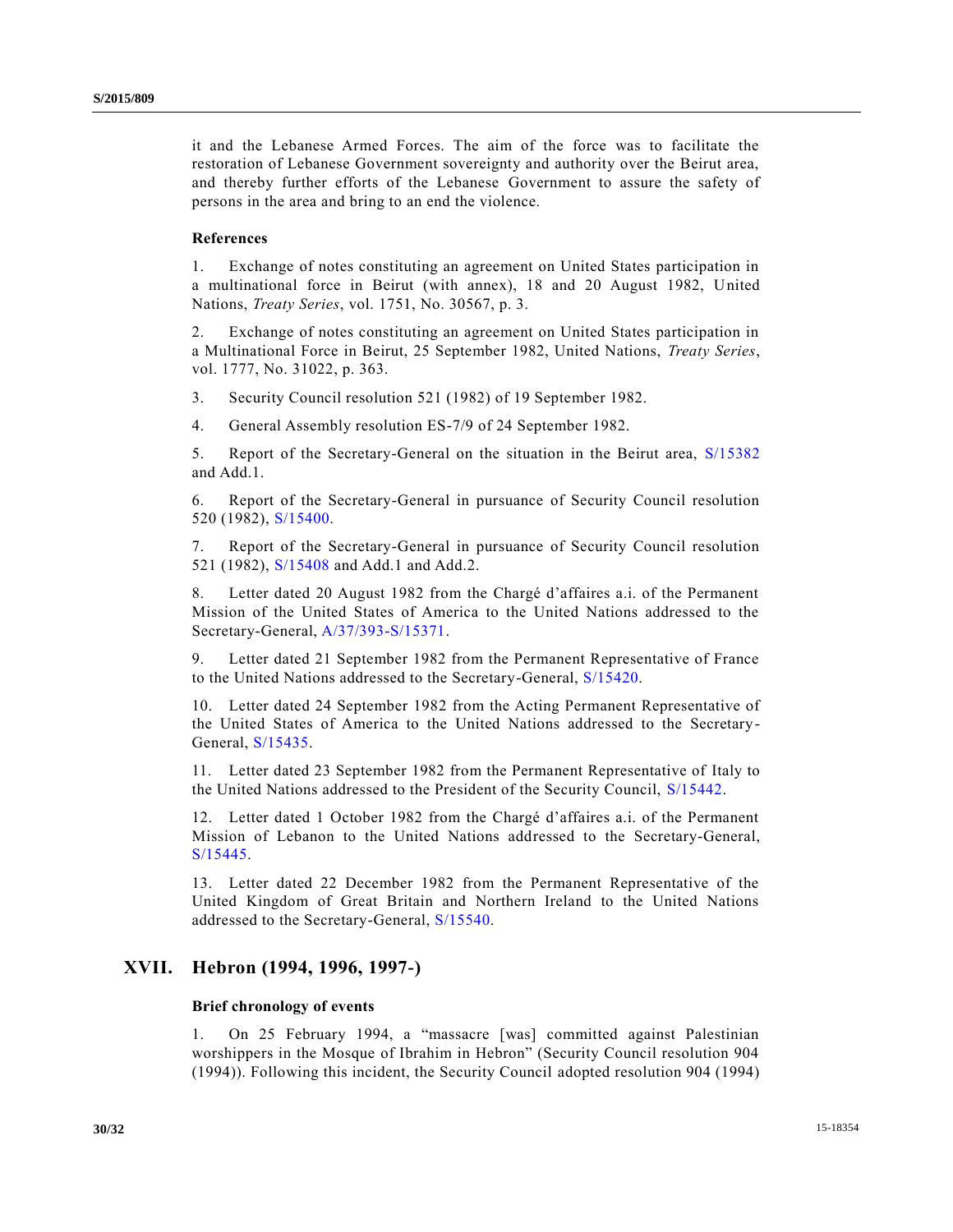by which it called for "measures to be taken to guarantee the safety and protection of the Palestinian civilians throughout the occupied territory, including, inter alia, a temporary international or foreign presence". Such a presence was envisaged in the Protocol on Withdrawal of Israeli Forces from the Gaza Strip and Jericho Area annexed to the Declaration of Principles on Interim Self-Government Arrangements of 13 September 1993.

2. Agreements were concluded between Israel and the Palestine Liberation Organization (PLO) in 1994, 1996 and 1997 to establish a temporary international presence in Hebron at different times. The Protocol concerning Redeployment and Security Arrangements annexed to the Israeli-Palestinian Interim Agreement on the West Bank and the Gaza Strip of 28 September 1995 also envisaged such a presence. The current temporary international presence in Hebron is based on a series of agreements concluded in 1997 between Israel and the PLO and between Denmark, Italy, Norway, Sweden, Switzerland and Turkey.

3. The objective of the presence is to assist in monitoring and reporting the efforts to maintain normal life in the City of Hebron, thus creating a feeling of security among Palestinians in the City of Hebron.

### **Legal basis**

4. The following instruments provide a legal basis for the current temporary international presence in Hebron:

- (1) Protocol concerning the Redeployment in Hebron, 17 January 1997;
- (2) Agreement on the Temporary International Presence in the City of Hebron, 21 January 1997;
- (3) Memorandum of Understanding on the Establishment of a Temporary International Presence in Hebron, 30 January 1997.

### **Structure**

- 5. The temporary international presence in Hebron is composed as follows:
	- (1) 180 members from Denmark, Italy, Norway, Sweden, Switzerland and Turkey;
	- (2) Head of Mission, appointed by Norway;
	- (3) Deputy Head of Mission, being one of the Senior National Representatives;
	- (4) Senior National Representatives, appointed by each country mentioned above;
	- (5) District Coordination Office and its sub-office, which serve as outposts of the temporary international presence in Hebron.

6. The Joint Hebron Committee established by the 1997 Agreement is composed as follows:

- (1) Israel Military Commander and Palestinian Police Commander of the Hebron District;
- (2) Israel and Palestinian heads of the Hebron District Civil Liaison Office;
- (3) A representative of the temporary international presence.